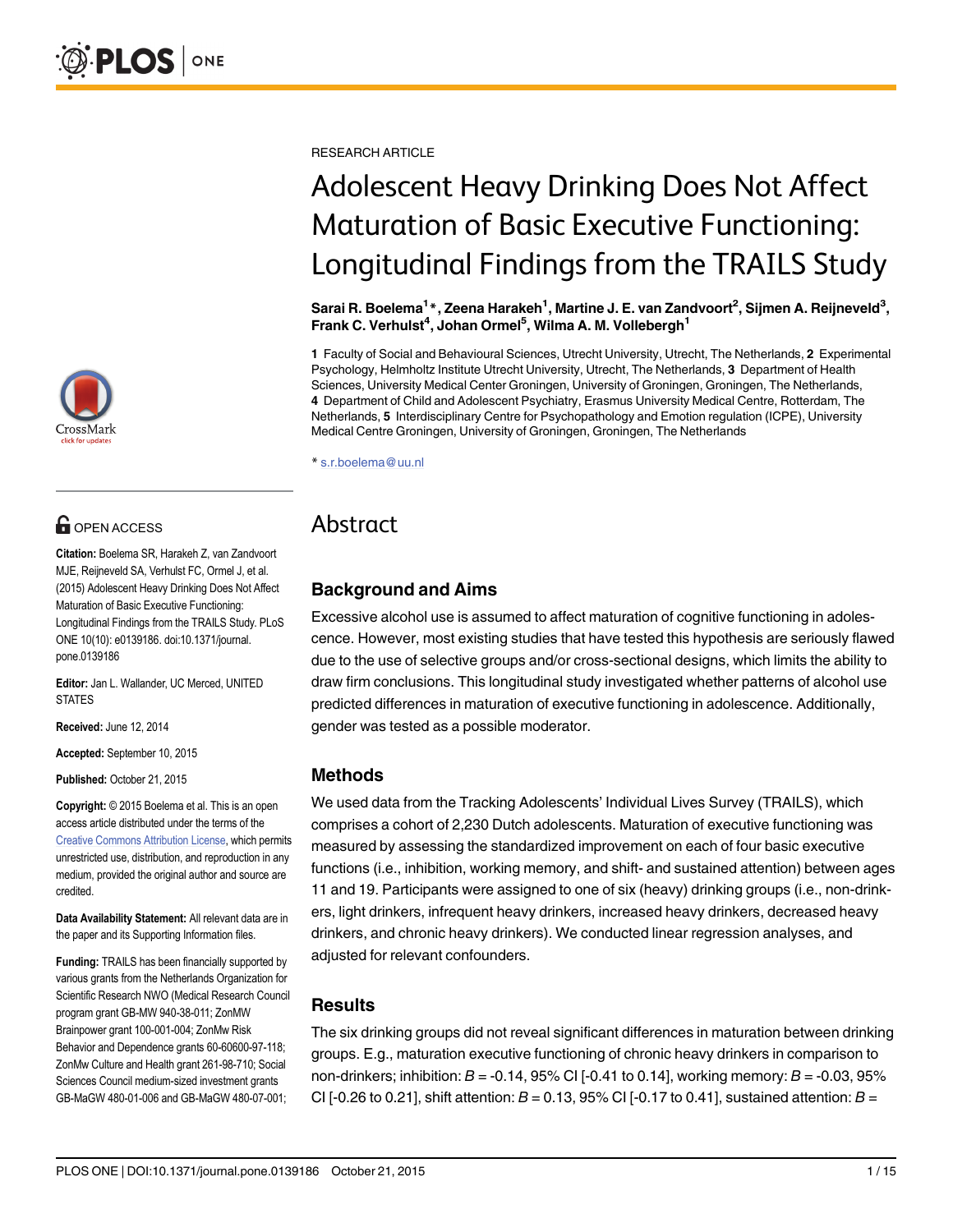<span id="page-1-0"></span>

Social Sciences Council project grants GB-MaGW 452-04-314 and GB-MaGW 452-06-004; NWO largesized investment grant 175.010.2003.005; NWO Longitudinal Survey and Panel Funding 481-08-013), the Dutch Ministry of Justice (WODC), the European Science Foundation (EuroSTRESS project FP-006), Biobanking and Biomolecular Resources Research Infrastructure BBMRI-NL (CP 32), the participating universities, and Accare Center for Child and Adolescent Psychiatry. The funders had no role in study design, data collection and analysis, decision to publish, or preparation of the manuscript.

Competing Interests: The authors have declared that no competing interests exist

0.12, 95% CI [-0.60 to 0.36]. Furthermore, gender was not found to be a significant moderator.

#### **Conclusions**

Four years of weekly heavy drinking (i.e., chronic heavy drinkers) did not result in measurable impairments in four basic executive functions. Thus, regular heavy drinking in adolescence does not seem to affect these basic behavioural measures of executive functioning.

#### Introduction

In adolescence, significant increases in alcohol consumption are usually found, with prevalence rates of last month alcohol use rising from 16.1% at age 12 to 84.8% at age 16 in Dutch adolescents [\[1\]](#page-12-0). Alcohol drinking in adolescence has been associated with several negative consequences. Of particular concern are the neurotoxic effects of alcohol, since the significant maturation of both brain structure  $[2]$  $[2]$  and function  $[3,4]$  $[3,4]$  $[3,4]$  are assumed to underlie a specific vulnerability of the developing adolescent brain to the adverse effects of alcohol [[5](#page-12-0)]. However, the findings from empirical studies that tried to assess these effects so far remain inconclusive due to a number of methodological pitfalls.

Most studies that compared alcohol abusing adolescents with non-abusing adolescents on a broad range of neurocognitive functions, such as language and general intelligence  $[6]$ , attention and intelligence  $\lbrack 7 \rbrack$ , learning, memory, and visuospatial functioning  $\lbrack 8 \rbrack$  $\lbrack 8 \rbrack$  $\lbrack 8 \rbrack$ , are not convincing in their conclusions because of their cross-sectional designs. As a result, the reverse effect of neurocognitive impairments on heavy alcohol use is neglected [[9,10](#page-13-0)]. Furthermore, studies were conducted among adolescents diagnosed with Alcohol Use Disorder (AUD), which limits the generalizability of the findings because this specific group has behavioural problems associated with controlling their behaviour (according to DSM-IV-criteria [\[11\]](#page-13-0)) and often psychiatric comorbidity [\[12\]](#page-13-0). This amplifies the limitations to assessing causal relations. In contrast, population studies have shown almost no significant differences between excessive drinkers and controls on neurocognitive functioning [\[13,14\]](#page-13-0). However, these population studies are again limited by cross-sectional designs and small sample sizes. Also, definitions of excessive or heavy drinking are not consistent across the studies.

To the best of our knowledge, only three small scale studies ( $n = 75$  and 40 respectively) have analysed the effects of alcohol use on neurocognitive maturation in adolescence using a longitudinal design with pre- and post-measurements of neurocognitive functioning in a general population [\[15](#page-13-0)–[17](#page-13-0)]. The results of these studies do not support the damaging effects of alcohol use in adolescence either. One study found differences between heavy drinkers (average drinks per month: 9.9 for girls and 6.1 for boys) and controls on only one out of seven neurocognitive tasks, and this difference was significant for girls only. However, there was a relation between hangover symptoms and sustained attention in boys [[16\]](#page-13-0). Two other studies showed increased brain activation with fMRI measurements (but not in all hypothesized brain areas) in adolescents who transitioned to heavy drinking (drinks per drinking day: 4.2 and 6.1 respectively), while no differences between drinkers and non-drinkers were found on task performance  $[15,17]$  $[15,17]$  $[15,17]$ . Thus, empirical research on the effects of heavy alcohol use on neurocognitive maturation does not result in undisputed findings and calls for large scale population studies on this subject.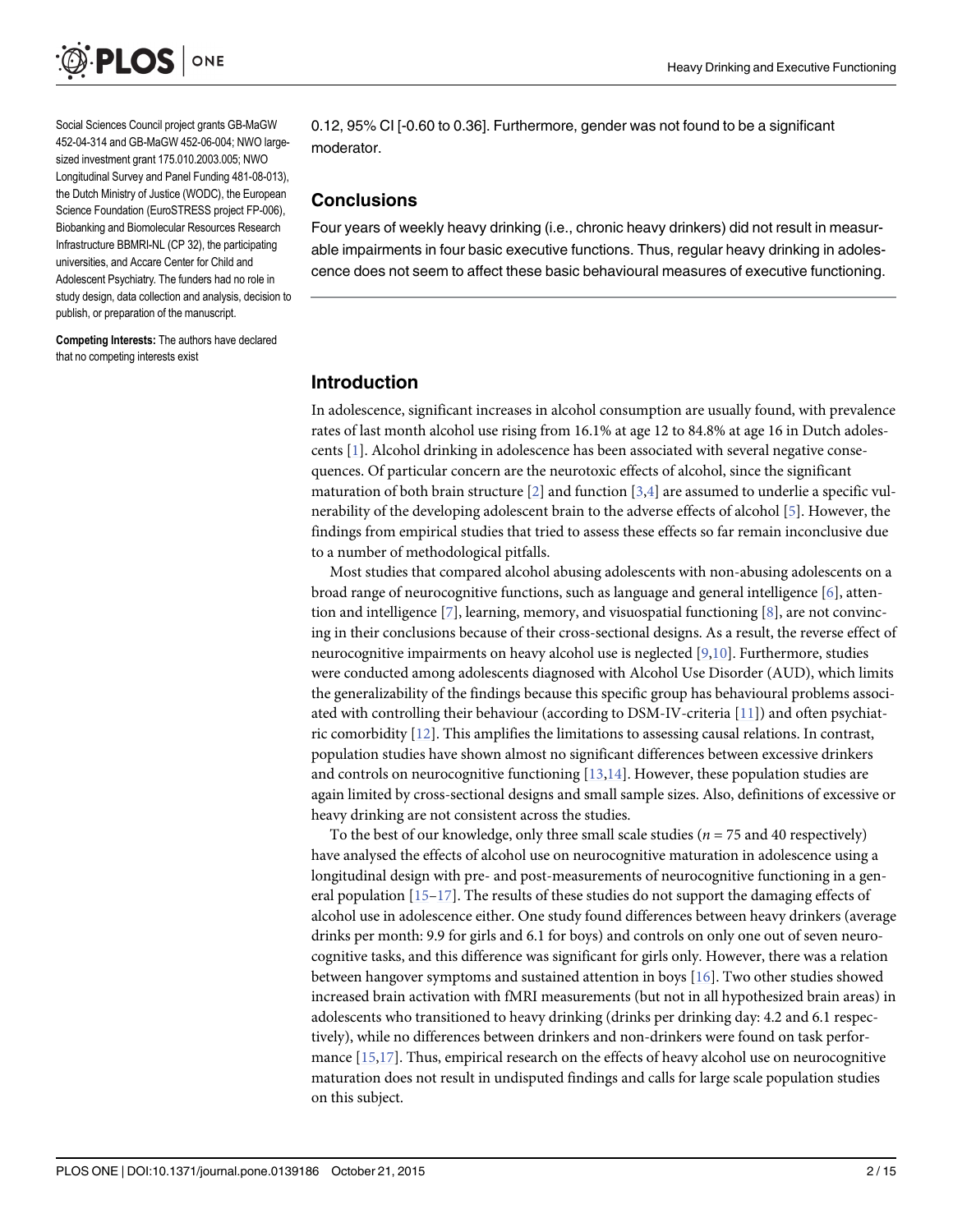<span id="page-2-0"></span>The aim of the present study was to investigate whether adolescent alcohol users show a distinctive maturation of basic executive functions compared to non-drinkers in a large population-based sample. We focus on Executive Functioning (EF), since this set of cognitive control functions mediates the ability to guide and direct behaviour and is therefore essential for success in school and at work [[18](#page-13-0)]. Furthermore, executive functioning is hypothesised to develop specifically during adolescence  $[4]$  $[4]$ , as it parallels the maturation of the parietal and prefrontal cortices [\[19\]](#page-13-0). As a result of this prolonged maturational trajectory, executive functioning is assumed particularly vulnerable to the effects of alcohol. We used four measures of EF, inhibition, working memory, sustained attention, and shift attention, as our main outcomes in this study. We used computerised tasks to assess basics forms of these functions, which allowed us to use the same tasks in both early and late adolescence, and compare maturation of task performance between adolescents with different drinking habits. We conducted a pre-exposure measure of executive functioning at age 11 and follow-up measurement at emerging adulthood (age 19). Furthermore, since girls are supposedly more vulnerable due to differences in neuromaturation, hormonal fluctuations, and alcohol metabolism  $[20]$  $[20]$  $[20]$ , gender was considered as a possible moderator.

# Methods

## Study design

The present study used data from the first, second (for descriptive statistics only), third, and fourth wave of the TRacking Adolescents' Individual Lives Survey (TRAILS). This is a prospective cohort study of Dutch pre-adolescents at age 11. The target sample involved children living in the North of the Netherlands, covering urban and rural areas Demographic information from five municipalities for all inhabitants born between October 1, 1989, and September 30, 1990, in two of the municipalities, and October 1, 1990, and September 30, 1991, in the other three was obtained. These children attended 135 schools that were approached for participation, of which 13 refused to participate (excluding 338 children). Next, parents of eligible children were informed about the study and then invited to participate. After excluding 210 children who were unable to participate because of serious health or language problems, we invited 2,935 eligible children and their parents to enter the study. Seventy-six percent of eligible adolescents and their parents agreed to participate and were enrolled in the study at baseline (T1) ( $n = 2,230$ , mean age 11.1 years,  $SD = 0.56$ , 49.2% male) (for more details on the procedure see: [\[21,22\]](#page-13-0). At baseline, children of lower socioeconomic background, boys, and children with poor school performance were slightly less likely to participate. Participants and nonparticipants did not differ in emotional and behaviour problems (De Winter et al., 2005). At the third (T3) wave ( $n = 1,816$ , mean age 16.3 years,  $SD = 0.70$ , 47.7% male), the response rate was 81.4%. At the fourth (T4) wave ( $n = 1,596$ , mean age 19.2 years,  $SD = 0.57$ , 46% male), the response rate was 70%.

#### **Procedure**

On the first assessment, trained undergraduate psychology students administered neuropsychological tests in adolescents' schools or designated testing centres (for more information, see [\[23](#page-13-0)]. Participants who were unable to attend these assessments were tested at home. On the first to third assessments, adolescents completed self-report questionnaires in groups in school, supervised by an assistant. Their parents also completed a written questionnaire. On the fourth assessment, most adolescents were no longer in secondary education. Therefore, trained professional interviewers conducted the neuropsychological test battery individually at participants' homes or in a nearby community centre (for more information, see [\[3](#page-12-0)]. Parents and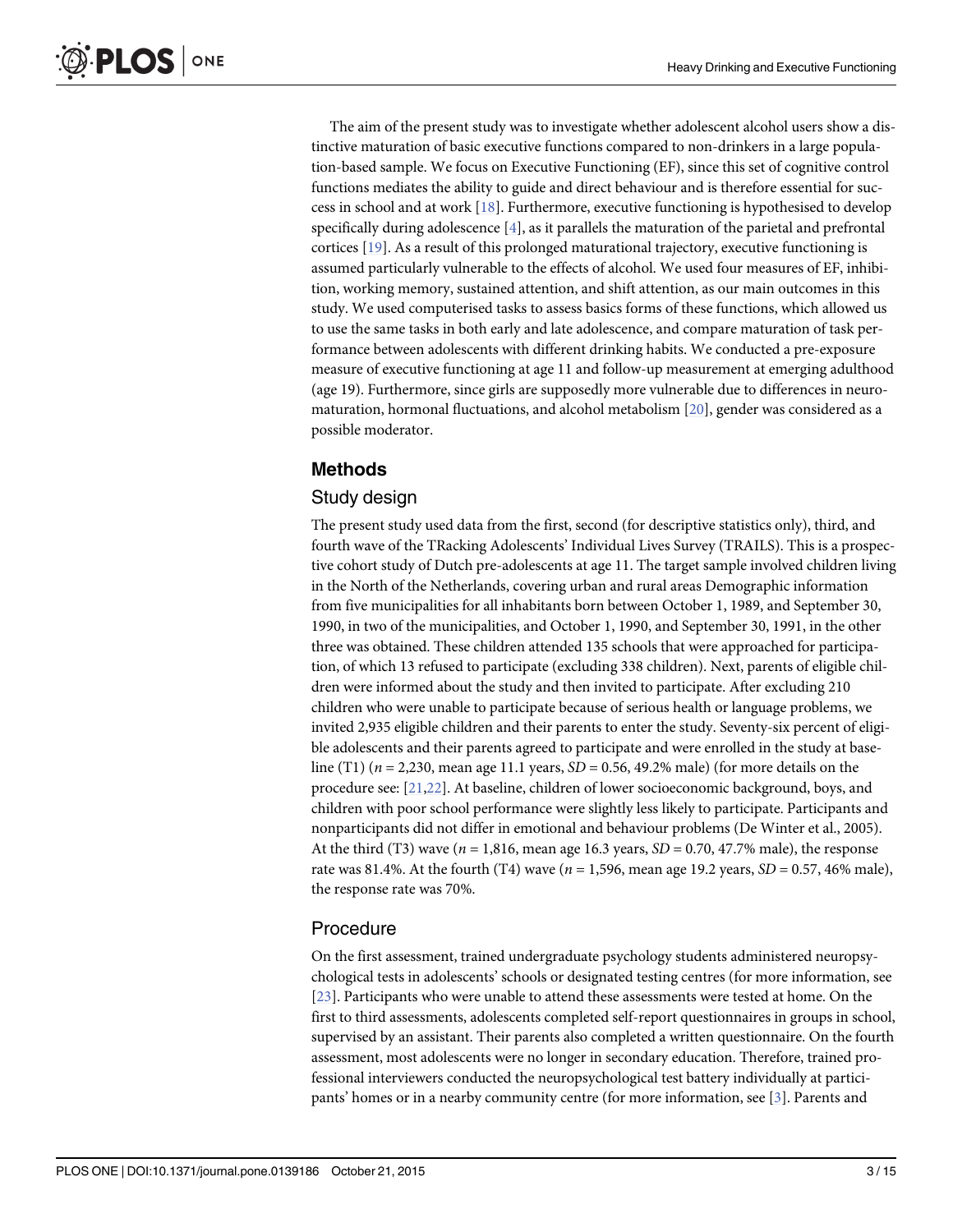<span id="page-3-0"></span>their children were asked to fill out a computerised questionnaire (or, per request, a paperand-pencil questionnaire). The Dutch Central Committee on Research Involving Human Subjects approved the study. Parents and adolescents' written informed consent was obtained. The confidentiality of the study was emphasised.

#### Measures

Alcohol use. *Descriptive statistic*: At T1, adolescents were asked: "How often have you been drinking alcohol (for example, a bottle of beer or a glass of wine)?" up until that time point, on a 5-point scale ranging from 0 to 7 times or more. We dichotomised these answers into 'never or once' and 'twice or more'. At T2-T4, adolescents were asked to report their average drinking habits between the previous data collection wave and the present. They were asked four questions: "On how many week(end) days do you normally drink alcohol" and "On an average week(end) day on which you drink alcohol, how much alcohol (glasses, cans, bottles) do you drink?" By multiplying and adding the answers, average weekly quantity of alcohol use can be computed. A Dutch standard drink contains 10 grams of alcohol. Furthermore, at T2-T4 adolescents were asked how many times they had been drunk in the last 12 months. We dichotomised these answers into never and once or more. These measures of alcohol use were used as descriptive statistics.

Drinking groups: Since the legal age for buying alcohol in the Netherlands was 16 years at time of the data collection, we used data from T3 and T4 to determine group assignment. As to be expected, prevalence rates of frequent heavy drinking (see below) at T2 were indeed very small (<3%). For constructing drinking groups we used measures of both quantity and frequency of alcohol use. The average amount of glasses on a weekend day (since previous measurement wave) was used since weekend quantity of alcohol use has been shown to be a useful and specific measure of alcohol use at this age  $[24]$ . We furthermore used the question "On how many occasions in the last month have you had an alcoholic beverage to drink?" Group assignment was done in two steps; in a first step, participants were classified into four groups according to their answers to these questions per measurement wave. In the second step, these groups per measurement wave were combined, resulting in six final drinking groups.

In step one, per measurement wave, we started with identifying participants that were not drinking; those who indicated that they did not consume alcohol on a regular weekend day. Next, for the respondents who consumed alcohol, we set a cut off score at 6 glasses on a weekend day for boys and 5 glasses for girls [\[25\]](#page-13-0). Participants who indicated that they drank alcohol on a regular weekend day, but less than the cut off, were qualified as drinking, not heavy drinking. For participants scoring above the cut off (i.e., drinking 5–6 glasses or more on a regular weekend day), we looked at frequency of alcohol consumption. Those scoring above the cut off but drinking on an irregular bases (last month prevalence < 4 times heavy drinking) were considered to be infrequent heavy drinking. Finally, respondents falling above the cut off and drinking regularly (last month prevalence  $\geq 4$  times drinking, i.e., weekly drinking) were classified as heavy drinking.

In step two, these categorizations per measurement wave were combined into longitudinal drinking groups. Participants were divided into six groups: non-drinker, light drinker, infrequent heavy drinker, increasing heavy drinker, decreasing heavy drinker, and chronic heavy drinker. For example, a participant not drinking at T3 and heavy drinking at T4 was longitudinally classified as increasing heavy drinker. For all possible combinations and descriptive statistics, see [Table 1](#page-4-0).

Executive functioning. Baseline executive functioning was examined at T1, using three computerised reaction time tasks from the Amsterdam Neuropsychological Tasks (ANT) [\[26\]](#page-13-0).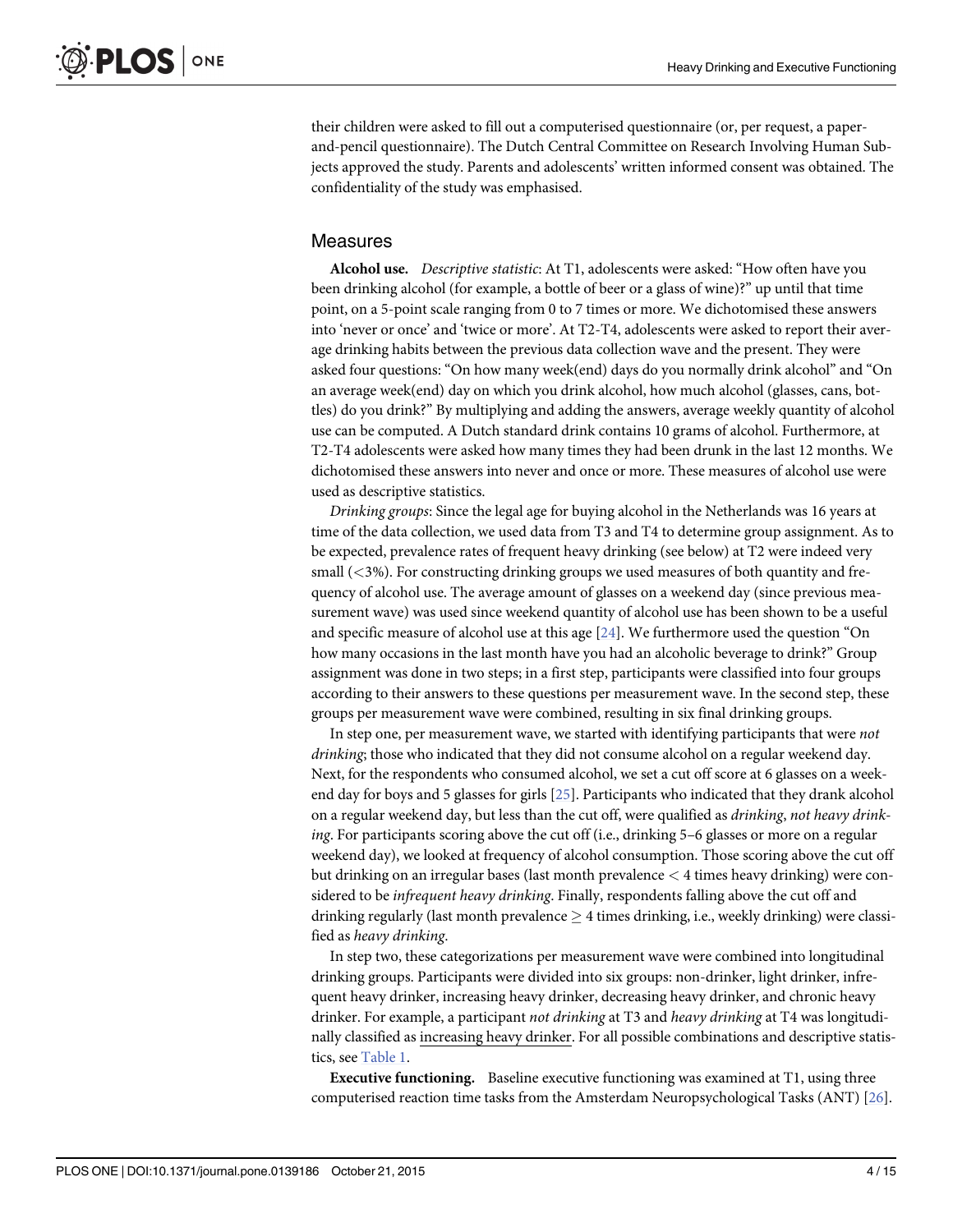#### <span id="page-4-0"></span>[Table 1.](#page-3-0) Descriptive Statistics of the Drinking Groups.

|                                                                                        | Non-<br>drinkers  | Light<br>drinkers    | Infrequent heavy<br>drinkers | <b>Increased heavy</b><br>drinkers | Decreased heavy<br>drinkers | Chronic heavy<br>drinkers |
|----------------------------------------------------------------------------------------|-------------------|----------------------|------------------------------|------------------------------------|-----------------------------|---------------------------|
| Drinking behaviour at ages 16+19<br>(possible combinations separated by<br>semicolons) | ND+ND             | ND+DNHD:             | ND+IHD;                      | ND+HD;                             | HD+ND;                      | HD+HD                     |
|                                                                                        |                   | DNHD+ND;             | DNHD+IHD;                    | DNHD+HD;                           | HD+DNHD;                    |                           |
|                                                                                        |                   | <b>DNHD</b><br>+DNHD | IHD+ND;                      | IHD+ND                             | HD+IHD                      |                           |
|                                                                                        |                   |                      | IHD+DNHD;<br>IHD+IHD         |                                    |                             |                           |
| N                                                                                      | 85                | 873                  | 272                          | 514                                | 250                         | 232                       |
| % male                                                                                 | 34                | 48                   | 39                           | 58                                 | 47                          | 54                        |
| Age at baseline                                                                        | 11.3 <sup>a</sup> | $11.4^a$             | $11.4^a$                     | $11.4^a$                           | $11.4^a$                    | $11.4^a$                  |
| Parent SES at baseline                                                                 | $-0.09a$          | $-0.01a$             | $-0.15^{\rm a}$              | 0.01 <sup>a</sup>                  | $-0.18a$                    | $-0.08a$                  |
| Maternal alcohol use (SD)                                                              | $2.5(3.7)^a$      | $3.3(4.1)^{a,b}$     | $3.0(4.0)^{a,b}$             | $3.7(4.4)^{b,c}$                   | $3.7(4.4)^{b,c}$            | $4.5(5.1)^c$              |
| Paternal alcohol use (SD)                                                              | $4.4(5.0)^a$      | $5.1(5.3)^{a,b}$     | $5.1(5.3)^{a,b}$             | $6.2(5.6)^{b,c}$                   | $6.0(5.8)^{b,c}$            | $6.7(5.9)^c$              |
| Delinquent behaviour age 11(SD)                                                        | $0.19(0.18)^a$    | $0.21(0.15)^{a,b}$   | $0.22(0.16)^{a,b*}$          | $0.24(0.17)^{a,b,c}$               | $0.26(0.18)^{b,c}$          | $0.28(0.22)^c$            |
| Prevalence last year cannabis use age 16 (%)                                           | $\tau$            | $33-$                | 42                           | 45                                 | $62^{+}$                    | $70^{+}$                  |
| Prevalence last year cannabis use age 19 (%)                                           | $2^{-}$           | 40 <sup>°</sup>      | 44                           | $61+$                              | 58                          | $67+$                     |
| Prevalence daily smoking at age 16 (%)                                                 | $10-$             | $16-$                | 29                           | 27                                 | $44+$                       | $48+$                     |
| Prevalence daily smoking at age 19 (%)                                                 | $8-$              | 21                   | 29                           | $40+$                              | $42^{+}$                    | $56+$                     |
| Prevalence of haven drunk >1 glass age 11<br>(%)                                       | $5^{\dagger}$     | $12^{-}$             | 15                           | 19                                 | 21                          | $23^{+}$                  |
| Prevalence last year drunkenness age 13 (%)                                            | $9-$              | 20 <sup>°</sup>      | 26                           | 28                                 | $35+$                       | $36+$                     |
| Prevalence last year drunkenness age 16 (%)                                            | $14-$             | $55-$                | 74                           | 77                                 | $94^{+}$                    | $98+$                     |
| Prevalence last year drunkenness age 19 (%)                                            | $22 -$            | 74 <sup>°</sup>      | 88                           | $98+$                              | 82                          | $97+$                     |
| N glasses per week age 13 (SD)                                                         | $1.0(3.1)^a$      | $1.1(3.2)^a$         | $1.4(3.1)^a$                 | $1.5(3.2)^{b}$                     | $3.1(5.6)^{b}$              | $3.1(5.0)^b$              |
| N glasses per week age 16 (SD)                                                         | $0.1(0.1)^{a}$    | $3.1(2.5)^a$         | $5.8(4.5)^{b}$               | $5.8(4.8)^{b}$                     | $12.9(6.5)^{c**}$           | $14.2(7.1)^{c**}$         |
| N glasses per week age 19 (SD)                                                         | $0.4(2.0)^a$      | $4.8(3.5)^{b***}$    | $7.2(5.0)^c$                 | $14.0(7.5)^{d***}$                 | $6.6(5.3)^{c***}$           | $15.8(8.2)^{e****}$       |
| Inhibition M(SD) age 11 in ms                                                          | 198 (141)         | 197(157)             | 190(170)                     | 197(156)                           | 202(140)                    | 199(148)                  |
| Working Memory M(SD) age 11 in ms                                                      | 443 (268)         | 479(270)             | 475(277)                     | 473(256)                           | 480(272)                    | 487(268)                  |
| Sustained Attention M(SD) age 11 in sec                                                | 1.79(1.05)        | 1.76(0.94)           | 1.69(0.85)                   | 1.74(0.92)                         | 1.83(0.93)                  | 1.78(0.89)                |
| Shift Attention M(SD) age 11 in ms                                                     | 586(245)          | 559(219)             | 544(201)                     | 544(210)                           | 556(210)                    | 570(219)                  |
| Inhibition M(SD) age 19 in ms                                                          | 162(141)          | 173(142)             | 172(201)                     | 174(142)                           | 196(151)                    | 189(148)                  |
| Working Memory M(SD) age 19 in ms                                                      | 243(175)          | 240(150)             | 245(146)                     | 235(143)                           | 257(157)                    | 260(155)                  |
| Sustained Attention M(SD) age 19 in sec                                                | 0.97(0.51)        | 0.93(0.44)           | 0.92(0.42)                   | 0.92(0.49)                         | 0.97(0.47)                  | 0.95(0.41)                |
| Shift Attention M(SD) age 19 in ms                                                     | 359(132)          | 334(131)             | 332(120)                     | 339(134)                           | 351(169)                    | 350(143)                  |
| Inhibition standardized change score M(SD)                                             | 0.11(1.09)        | 0.03(1.17)           | $-0.01(1.17)$                | 0.02(1.19)                         | $-0.10(1.17)$               | $-0.07(1.13)$             |
| Working Memory standardized change score<br>M(SD)                                      | $-0.12(1.23)$     | 0.03(1.03)           | $-0.01(1.06)$                | 0.04(1.03)                         | $-0.08(1.03)$               | $-0.08(1.02)$             |
| Sustained Attention standardized change<br>score M(SD)                                 | $-0.05(0.87)$     | 0.02(0.95)           | $-0.04(0.85)$                | 0.01(1.11)                         | $-0.01(0.92)$               | $-0.01(0.93)$             |
| Shift Attention standardized change score M<br>(SD)                                    | 0.00(1.26)        | 0.06(1.14)           | 0.00(1.04)                   | $-0.05(1.19)$                      | $-0.08(1.31)$               | $-0.01(1.32)$             |

Note: ND = not drinking, DNHD = drinking, not heavy drinking, IHD = infrequent heavy drinking, HD = heavy drinking.

+ or—signs mean Pearson-Chi-Square Test is significant.

+ means cell count is higher than expected,—means cell count is lower than expected (based on significant standardized residuals for all imputed datasets).

†: cell count was lower than 5.

Different superscript letters refer to significant differences (p < .05) in mean scores between groups: if two group scores are labelled with the same letter, the scores of these groups do not differ. If two scores are labelled with different letters, these scores differ.

\*: in two of the five imputed datasets, there was a significant difference between increasers and other heavy drinking groups.

\*\*: in one of the five imputed datasets, there was a significant difference between decreasers and chronic heavy drinkers.

\*\*\*: in one of the five imputed datasets, there was no significant difference between light drinkers and decreasers.

\*\*\*\*: in two of the imputed datasets, there was no significant difference between increasers and chronic heavy drinkers.

doi:10.1371/journal.pone.0139186.t001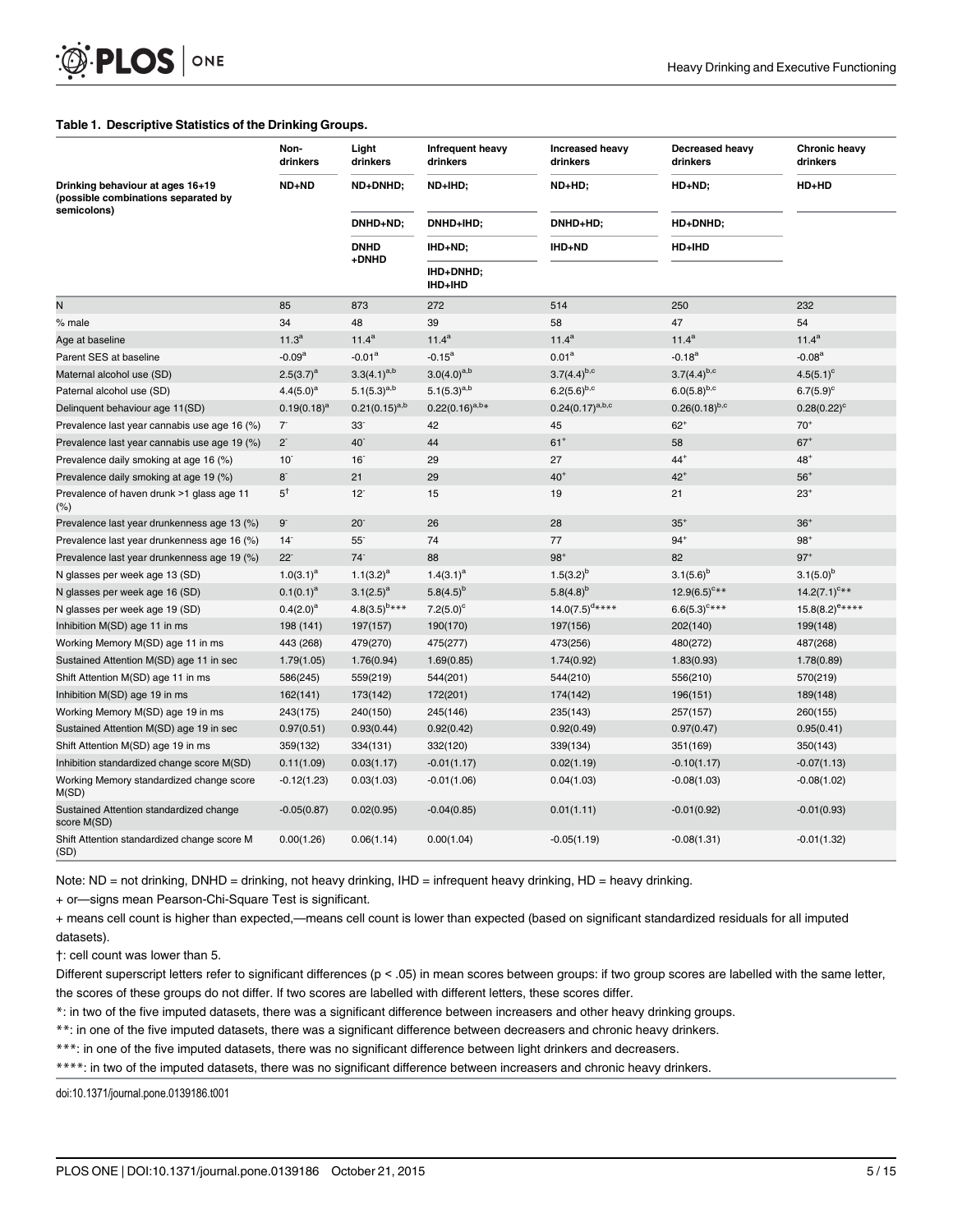<span id="page-5-0"></span>The ANT has proven to be a sensitive and valid tool in non-referred samples [[23](#page-13-0),[27](#page-13-0)[,28\]](#page-14-0), as well as in referred samples of various clinical domains [\[29](#page-14-0)–[32](#page-14-0)]. We assessed four basic executive functions: inhibition, working memory, shift attention, and sustained attention, since they have sufficient longitudinal stability [\[3](#page-12-0)] and the functions are theoretically hypothesized to be associated with alcohol deficits  $[7]$  $[7]$ . The ANT has shown to be applicable for longitudinally assessing these basic executive functions in an adolescent population [[3](#page-12-0)]. In Table 2 a description of the tasks used is provided.

The use of computerised tasks guarantees standardised assessment while working with reaction times allows detection of subtle improvements in performance. Working memory, inhibition, and shift attention were calculated by subtracting the performance time of a baseline version from a more difficult version of the task. Performance results reflecting more than 50% errors were coded as missing and imputed because they were assumed to reflect either misunderstood instructions or false computer settings, undermining the validity of the testing. In accordance with previous research on neurocognitive maturation [\[16](#page-13-0)], we calculated change scores for each of the four executive functions by computing z-scores for the T1 and T4 measures and subsequently subtracting these scores from each other (T1-T4).

| Table 2. An overview of the four Executive Functions measured with the Amsterdam Neuropsychological Tasks. |  |
|------------------------------------------------------------------------------------------------------------|--|
|------------------------------------------------------------------------------------------------------------|--|

| <b>Task</b>                                          | Description (answer device: buttons on computer mouse)                                                                                                                                                                                                                                                                                                                                                                                                                                                                                                                                                                                                                                                                                                                                                                                                                                                                                                                                                                                                                                                                                                                                                                                      | Operationalization                                                                                                                                                                                                                                                                                                                                                                                                                                                                                                                                                                     |
|------------------------------------------------------|---------------------------------------------------------------------------------------------------------------------------------------------------------------------------------------------------------------------------------------------------------------------------------------------------------------------------------------------------------------------------------------------------------------------------------------------------------------------------------------------------------------------------------------------------------------------------------------------------------------------------------------------------------------------------------------------------------------------------------------------------------------------------------------------------------------------------------------------------------------------------------------------------------------------------------------------------------------------------------------------------------------------------------------------------------------------------------------------------------------------------------------------------------------------------------------------------------------------------------------------|----------------------------------------------------------------------------------------------------------------------------------------------------------------------------------------------------------------------------------------------------------------------------------------------------------------------------------------------------------------------------------------------------------------------------------------------------------------------------------------------------------------------------------------------------------------------------------------|
| <b>Sustained</b><br><b>Attention-dots</b>            | The discrimination of patterns. The participant is shown 600<br>pictures with 3, 4 or 5 dots (200 trials of each type of stimulus).<br>The target signal is the one with the 4 dots, and the participant<br>has to indicate whether this target signal is shown in the<br>picture by pressing the mouse button with the dominant index<br>finger ('yes') or non-dominant index finger ('no'). The<br>participant hears a sound when s/he makes a mistake.<br>Primary sustained attention index is fluctuation in tempo.                                                                                                                                                                                                                                                                                                                                                                                                                                                                                                                                                                                                                                                                                                                     | Reflects the ability to maintain a stable performance over a<br>prolonged period. Measured as within-subject SD, reflecting<br>fluctuation in tempo. A higher fluctuation in tempo indicates low<br>scores on sustained attention                                                                                                                                                                                                                                                                                                                                                      |
| <b>Memory Search---</b><br><b>letters</b>            | Recognition of target letters. The task comprises three parts<br>and each part depicts pictures with four letters. In the first part,<br>consisting of 40 trials, participants have to indicate whether the<br>letter 'k' is present in the picture by pressing the mouse button<br>with the either dominant index finger ('yes') or non-dominant<br>index finger ('no'). In the second part consisting of 72 trials,<br>participants have to indicate whether both letters 'k' and 'r' are<br>present in the picture. In the third part consisting of 96 trials,<br>they have to indicate whether all three letters ('k', 'r' and 's')<br>are shown in the picture. Half of the trials in each part contain<br>a target. This task provides index for memory search capacity<br>(deterioration in speed as a function of memory load).                                                                                                                                                                                                                                                                                                                                                                                                     | The ability to maintain and compare increasing informational load<br>in working memory (WM) was evaluated as the difference in RT<br>between Part 3 (high working memory load) and Part 1 (low<br>working memory load). A higher score indicates a poorer working<br>memory capacity.                                                                                                                                                                                                                                                                                                  |
| <b>Shifting</b><br><b>Attentional Set-</b><br>visual | A square jumping randomly left/right on a horizontal bar<br>(containing 10 grey squares). The task consists of three parts.<br>In the first part, one of the ten squares is green and jumping<br>randomly left/right on the horizontal bar. If the green square<br>jumps left, the participant has to press the left mouse button<br>and the right mouse button if it jumps right (fixed compatible<br>stimulus-response (SR) mapping condition) (40 trials). In the<br>second part, one of the ten squares is red and jumping<br>randomly left/right on the horizontal bar. If the red square<br>jumps left, the participant has to press the right mouse button<br>and vice versa (fixed incompatible SR-mapping condition<br>requiring inhibition of prepotent responses) (40 trials). The<br>third part is a combination of the first and second part. The<br>square will randomly jump right/left and will turn green/red.<br>When the square is green after the jump, the participant has to<br>press the button in the same direction while if the square<br>becomes red after the jump the participant has to press the<br>opposite button (random SR-mapping condition, requiring<br>mental flexibility-set shifting) (80 trials). | Inhibition reflects the ability to inhibit an inappropriate habitual<br>response tendency. Inhibition was analysed by subtracting RT to<br>(compatible) responses in Part 1 from (incompatible) responses in<br>Part 2). A higher score indicates low (slow) inhibition of prepotent<br>responses.<br>Shift Attention reflects the ability to switch between two competing<br>and unpredictable response sets. Inhibition was analysed<br>subtracting RT to (compatible) responses in Part 1 from<br>compatible responses in Part 3. A higher score indicates less Shift<br>Attention. |

doi:10.1371/journal.pone.0139186.t002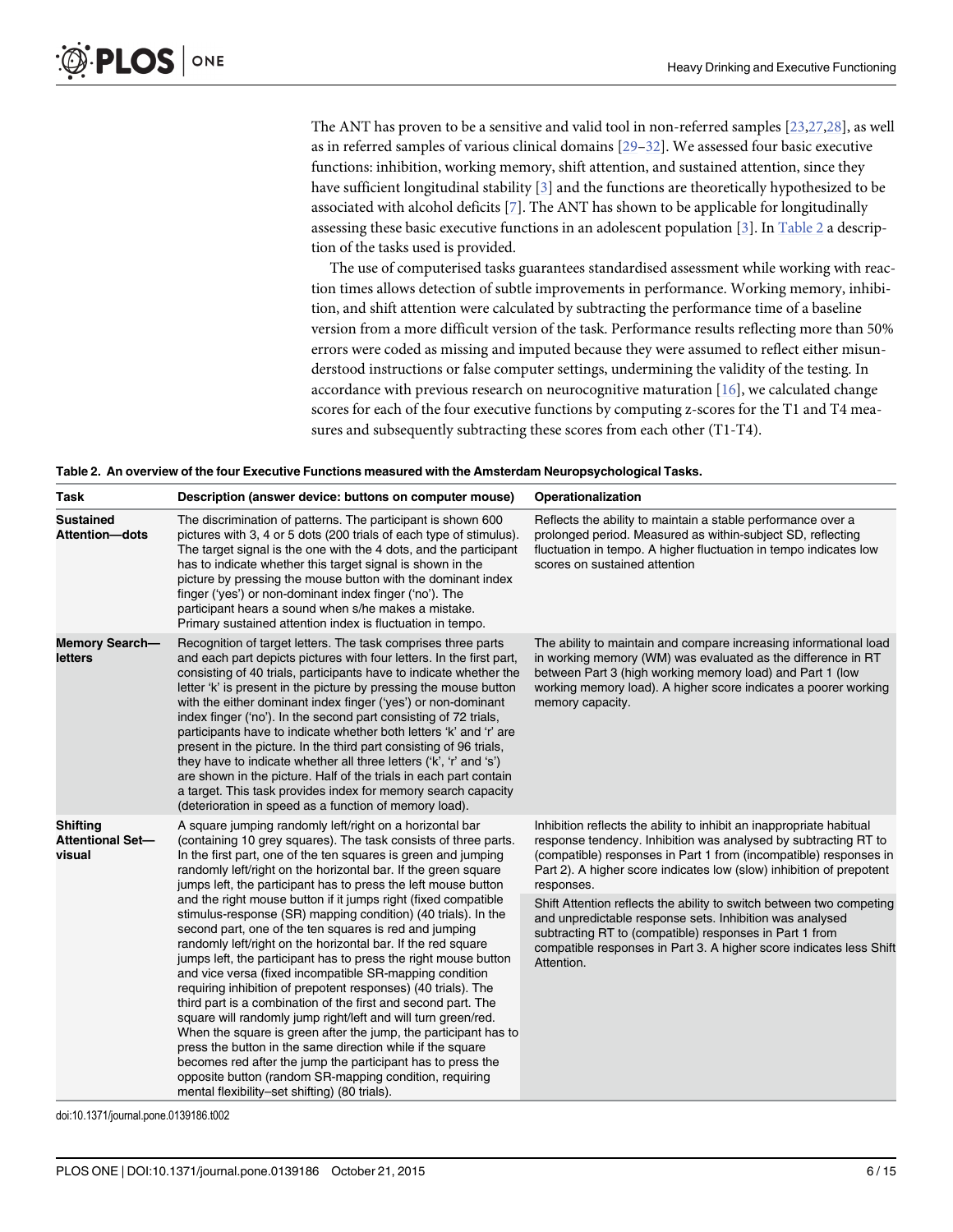<span id="page-6-0"></span>

| <b>Controlling variable</b> | $\Delta$ Inhibition | Δ Working Memory | ∆ Shift Attention | <b>ASustained Attention</b> |
|-----------------------------|---------------------|------------------|-------------------|-----------------------------|
| T1 performance              | .59                 | .52              | .59               | .49                         |
| Age at T1                   | $-.04$              | $-08$            | $-0.08$           | $-.07$                      |
| <b>SES</b>                  | .05                 | .02              | .04               | $-01$                       |
| Maternal alcohol use        | .01                 | .01              | .02               | $-.01$                      |
| Paternal alcohol use        | .05                 | $-.02$           | .05               | $-.02$                      |
| Delinquency scores          | .03                 | $-.01$           | .01               | $-.01$                      |
| T3 last year cannabis use   | $-.01$              | $-.02$           | $-.01$            | $-.05$                      |
| T4 last year cannabis use   | .01                 | .00.             | $-.02$            | $-.03$                      |
| T3 last month smoking       | .00                 | .03              | $-0.9$            | $-.04$                      |
| T4 last month smoking       | $-06$               | $-.04$           | $-0.09$           | $-0.08$                     |

Table 3. The Correlation between the Confounders and Maturation of Executive Functioning.

Note: Variables that correlated significantly (p< .05) are depicted in bold. These variables were controlled for in the regression analyses. Δ: difference score T1-T4.

doi:10.1371/journal.pone.0139186.t003

**Measurement of covariates.** In accordance with previous studies  $[16]$  $[16]$  $[16]$ , age at the first assessment, socioeconomic status (SES), paternal and maternal alcohol use, delinquent behaviour at T1, and smoking and cannabis use at age T3 and T4 were included as covariates if they significantly correlated with the outcomes measure ( $p < .05$ ) (see Table 3 for bivariate correlations). SES was assessed using income level, educational level, and occupational level of both parents (occupational level was based on the International Standard Classification for Occupations [[33](#page-14-0)]). These five variables were standardised and combined into one scale with an internal consistency of .84 (for more information, see [[34](#page-14-0)]. Paternal and maternal alcohol use was assessed at T1 by asking the parent who filled out the questionnaire how much alcohol (s)he drinks per week on average and how much his or her partner drinks. Delinquent behaviour was measured at T1 Youth Self Report (YSR) [\[35\]](#page-14-0), consisting of 15 items ( $\alpha$  = .71). Smoking was also measured at both T3 and T4 by asking: "How many times have you smoked cigarettes during the last month?". Cannabis use was assessed at T3 and T4 by asking: "How many times have you used weed (marihuana) or hash during the last year?".

#### Data Analyses

Multiple data sets in SPSS 20 were imputed, using fully conditional specification (MCMC) with Predictive Mean Matching because there were missing values due to attrition on both predictors and outcome measures [\[36\]](#page-14-0). This approach generated five datasets and one pooled dataset [\[36](#page-14-0)].

The six drinking groups were validated by comparing them on alcohol related behaviour, such as prevalence of last year drunkenness and drinking in early adolescence. For variables measuring prevalence, Pearson  $\chi^2$  with standardized residuals was used to identify observed counts that were significantly different ( $p < .05$ ) from expected counts. For continuous variables, MANOVA's with post-hoc tests were used. For these two specific analyses, the five datasets were analysed separately, as pooled analyses are unavailable for these tests.

To examine the influence of drinking groups on maturation of executive functioning, we conducted four bivariate and multivariate linear regression analyses. Standardised change scores of executive functioning were entered as the dependent variable. Dummy variables of drinking groups were constructed and all dummy variables were entered in the model simultaneously as predictors (non-drinkers served as the reference group). First, we conducted four separate linear regression analyses without confounders. In the second model, we conducted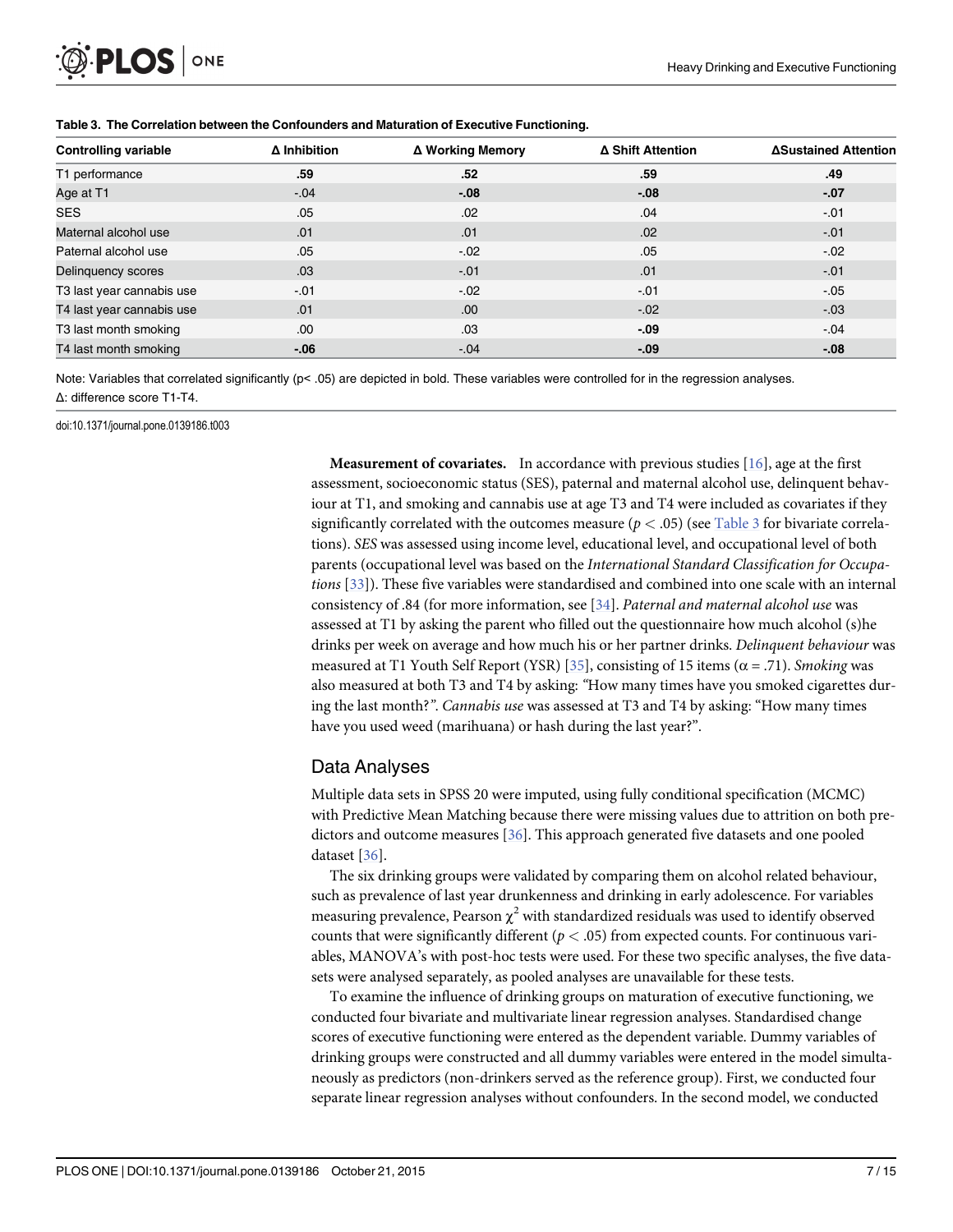<span id="page-7-0"></span>four multivariate linear regression analyses adjusting for control variables. Main effects of drinking groups and drinking patters<sup>\*</sup>gender interaction were entered in separate blocks and interpreted accordingly. To reduce Type 1 error, we set  $\alpha$  at  $< .01$ . For the regression analyses, data from the pooled dataset were used for interpretation.

# **Results**

#### Descriptive statistics

Descriptive statistics are depicted in [Table 1](#page-4-0). There were no differences between the groups for baseline executive functioning, SES, and age. Pearson  $\chi^2$  yielded significant differences between groups for prevalence rates of other substance use, drinking in early adolescence, and drunkenness. Non-drinkers and light drinkers scored lower than expected on all variables while the chronic heavy drinkers scored higher on all variables.

A MANOVA indicated significant differences between groups on all continuous measures  $(p < .001)$ . Parental alcohol use and delinquency scores in pre-adolescence were largest in the frequent heavy drinking groups (i.e., increasers, decreasers, chronic heavy drinkers). Also, those who later would be classified as frequent heavy drinkers consumed significantly more alcohol at age 13 than the future non-drinkers, light drinkers, and infrequent heavy drinkers. Chronic drinkers, as to be expected, drank most at ages 16 and 19 with an average weekly consumption finally exceeding 14 glasses. Taken together, the results indicate significant differences between the drinking groups on all measures of alcohol related behaviour, validating our identification of the six drinking patterns. The patterns become more differentiated as the adolescents get older.

#### The influence of drinking groups on maturation of executive functioning

Raw scores of baseline (T1) and follow-up (T4) executive functioning and standardized change scores are depicted in [Table 1](#page-4-0). The results of the bivariate linear regression analyses are depicted in [Table 4](#page-8-0). Drinking group did not significantly predict maturation of executive functioning from age 11 to age 19 for any of the four measures.

The results of the multivariate linear regression analyses are depicted in [Table 5.](#page-9-0) In step 1, T1 baseline performance, gender, and other confounders (see [Table 3\)](#page-6-0) were added. For all outcome measures, baseline performance significantly predicted maturation, with a higher initial score (i.e., a less optimal performance at baseline) predicting more maturation. This is to be expected since a less optimal performance leaves more room for improvement. Gender differences were significant for inhibition and shift attention, with boys showing more improvement on these tasks. In step 2, we added drinking groups as dummy variables, with non-drinkers as reference group. This did not significantly improve model fit for any of the measures, and none of the dummy variables predicted maturation of executive functioning compared to the nondrinkers. In step 3, we added drinking group\*gender interaction variable. Again, this did not improve model fit and thus, gender did not moderate the effects of drinking groups on maturation of executive functioning.

#### Additional analyses

All analyses were also conducted with observed cases only (see  $S1$  and  $S2$  Tables). This did not yield different results from the analyses with imputed datasets; i.e., the results were not significant.

Furthermore, we conducted four additional analyses. First, we were interested if the use of a continuous measure of alcohol consumption resulted in different outcomes. Therefore, we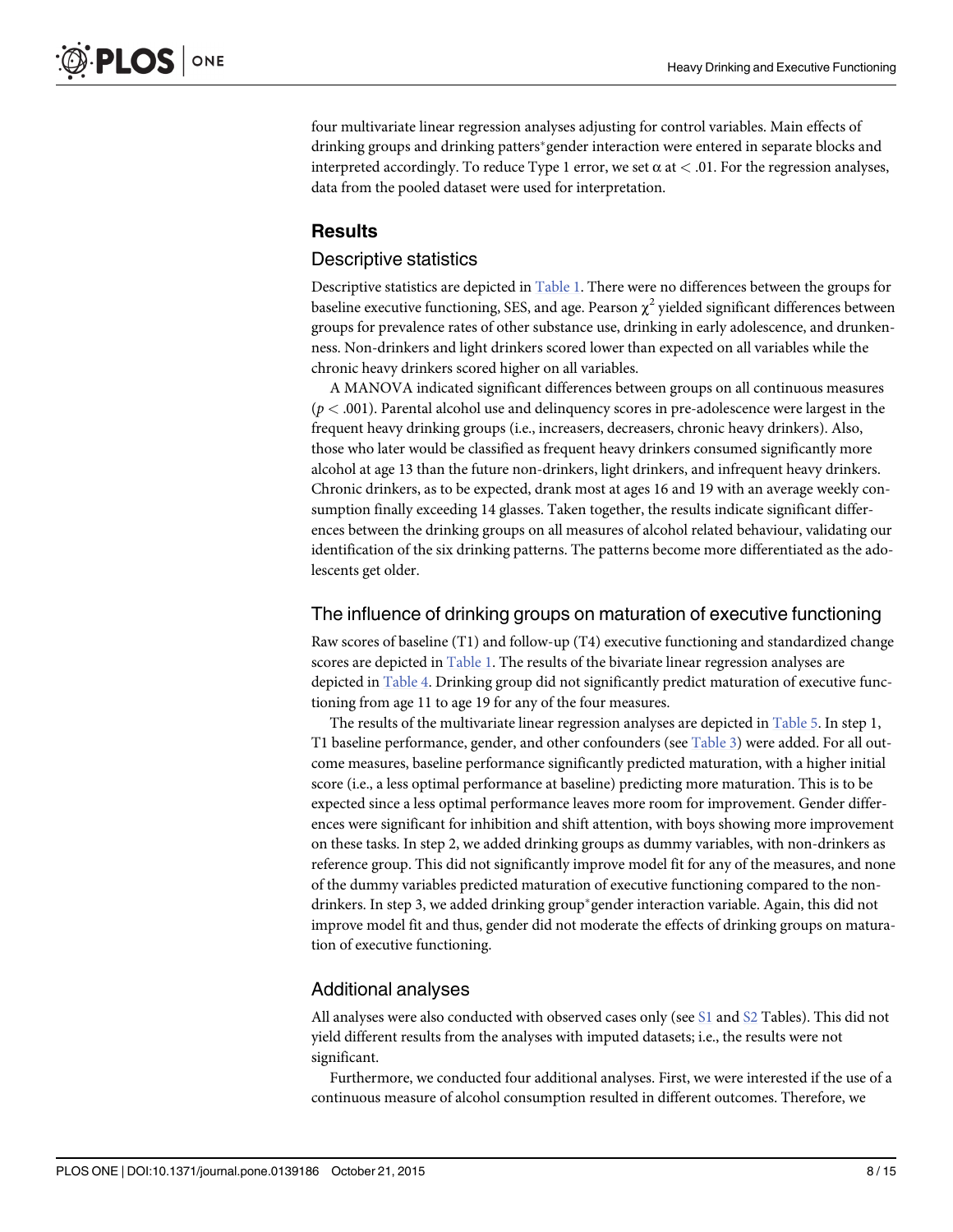| <b>Inhibition</b>               | в       | 99%CIB            | β       |
|---------------------------------|---------|-------------------|---------|
| Light drinkers vs. non-drinkers | $-0.08$ | $-0.35$ to 0.18   | $-.04$  |
| Infrequent vs. non-drinkers     | $-0.12$ | $-0.42$ to $0.18$ | $-0.03$ |
| Increasing vs. non-drinkers     | $-0.09$ | $-0.37$ to $0.19$ | $-.03$  |
| Decreasing vs. non-drinkers     | $-0.22$ | $-0.56$ to 0.13   | $-06$   |
| Chronic vs. non-drinkers        | $-0.18$ | $-0.51$ to 0.14   | $-.05$  |
| <b>Working Memory</b>           |         |                   |         |
| Light drinkers vs. non-drinkers | 0.15    | $-0.08$ to 0.39   | .07     |
| Infrequent vs. non-drinkers     | 0.11    | $-0.15$ to 0.37   | .03     |
| Increasing vs. non-drinkers     | 0.17    | $-0.08$ to $0.42$ | .07     |
| Decreasing vs. non-drinkers     | 0.04    | $-0.23$ to $0.31$ | .01     |
| Chronic vs. non-drinkers        | 0.04    | $-0.28$ to 0.32   | .01     |
| <b>Shift Attention</b>          |         |                   |         |
| Light drinkers vs. non-drinkers | 0.06    | $-0.22$ to $0.33$ | .02     |
| Infrequent vs. non-drinkers     | 0.00    | $-0.29$ to $0.29$ | .00     |
| Increasing vs. non-drinkers     | $-0.05$ | $-0.34$ to 0.23   | $-.02$  |
| Decreasing vs. non-drinkers     | $-0.08$ | $-0.39$ to 0.23   | $-.02$  |
| Chronic vs. non-drinkers        | $-0.01$ | $-0.33$ to $0.31$ | $-0.00$ |
| <b>Sustained Attention</b>      |         |                   |         |
| Light drinkers vs. non-drinkers | 0.07    | $-0.15$ to 0.29   | .04     |
| Infrequent vs. non-drinkers     | 0.01    | $-0.23$ to 0.26   | .01     |
| Increasing vs. non-drinkers     | 0.06    | $-0.17$ to 0.29   | .03     |
| Decreasing vs. non-drinkers     | 0.04    | $-0.21$ to $0.30$ | .01     |
| Chronic vs. non-drinkers        | 0.04    | $-0.23$ to $0.30$ | .01     |

<span id="page-8-0"></span>[Table 4.](#page-7-0) Standardised maturation of Executive Functioning (T1-T4) predicted by drinking groups (T3-T4) without controlling for covariates.

doi:10.1371/journal.pone.0139186.t004

conducted linear regression analyses where the average number of glasses per week at T3, at T4, and the sum of these two measures as predictors. This did not result in significant findings  $(p>0.01)$ . Second, we tested whether the findings changed when drinking groups were formed according to the definition of heavy drinking by the National Institute on Alcohol Abuse and Alcoholism (i.e.,  $>3/4$  glasses daily and  $>7/14$  glasses weekly for women and men respectively). The analysis did not yield significant results  $(p>0.01)$ . Third, non-drinkers may consist of a non-normative group of adolescents; therefore, we also examined whether the findings changed when we used light drinkers or infrequent heavy drinkers as reference group instead of non-drinkers. The results were not significant  $(p>0.01)$ . Finally, since there are differences in maturation in executive functioning between males and females, we also undertook separate analyses for boys and girls, instead of using gender as a moderator. The results were not significant  $(p>0.01)$ . (Data of additional analyses not presented, information available by first author on request).

#### **Discussion**

Our longitudinal study did not show any measurable differences between groups of alcohol users with respect to maturation of executive functioning, contrary to the hypothesis that the developing adolescent brain is particularly vulnerable to neurocognitive aversive effects of alcohol (e.g.,  $[5]$  $[5]$ ). The present study found expected maturation on all the executive functioning tests that we used (inhibition, working memory, and sustained and shift attention) [[3\]](#page-12-0),–hereby measuring executive functioning over a time span of eight years, i.e., with a pre-exposure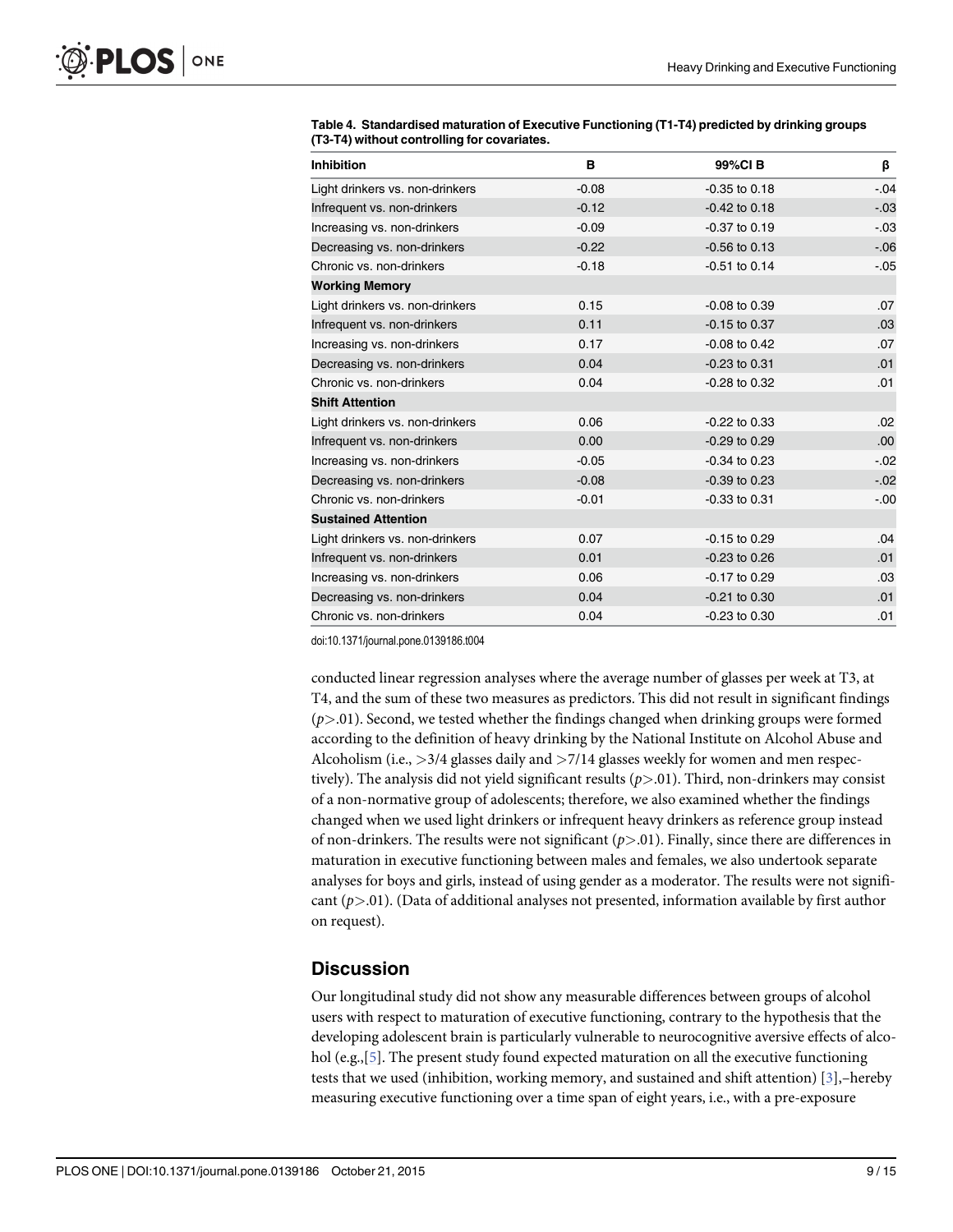<span id="page-9-0"></span>

#### [Table 5.](#page-7-0) Standardised maturation of Executive Functioning (T1-T4) predicted by drinking groups (T3-T4) controlling for covariates.

| <b>Inhibition</b>                                                                                       |                                         | в         | SE B              | β       |
|---------------------------------------------------------------------------------------------------------|-----------------------------------------|-----------|-------------------|---------|
| Step 1                                                                                                  | T1 Inhibition                           | $4.36***$ | 4.09 to 4.64      | .57     |
|                                                                                                         | Gender                                  | $0.17**$  | 0.08 to 0.26      | .05     |
| Step 2                                                                                                  | Light drinkers vs. non-drinkers         | $-0.08$   | $-0.29$ to $0.14$ | $-03$   |
|                                                                                                         | Infrequent vs. non-drinkers             | $-0.06$   | $-0.30$ to $0.18$ | $-.02$  |
|                                                                                                         | Increasing vs. non-drinkers             | $-0.07$   | $-0.29$ to $0.16$ | $-03$   |
|                                                                                                         | Decreasing vs. non-drinkers             | $-0.19$   | $-0.48$ to $0.09$ | $-0.05$ |
|                                                                                                         | Chronic vs. non-drinkers                | $-0.14$   | $-0.41$ to 0.14   | $-.04$  |
| Step 3                                                                                                  | Light drinkers vs. non-drinkers *Gender | $-0.09$   | $-0.54$ to 0.36   | $-03$   |
|                                                                                                         | Infrequent vs. non-drinkers *Gender     | $-0.13$   | $-0.63$ to $0.37$ | $-02$   |
|                                                                                                         | Increasing vs. non-drinkers * Gender    | $-0.09$   | $-0.56$ to 0.38   | $-03$   |
|                                                                                                         | Decreasing vs. non-drinkers * Gender    | $-0.10$   | $-0.43$ to $0.62$ | .02     |
|                                                                                                         | Chronic vs. non-drinkers * Gender       | $-0.05$   | $-0.46$ to 0.56   | .01     |
| $R^2$ = .35 for Step 1, $\Delta R^2$ = .002 for Step 2 (n.s), $\Delta R^2$ = .001 for Step 3 (n.s)      |                                         |           |                   |         |
| <b>Working memory</b>                                                                                   |                                         |           |                   |         |
| Step 1                                                                                                  | T1 Working memory                       | $2.02***$ | 1.86 to 2.19      | .52     |
|                                                                                                         | Gender                                  | $-0.05$   | $-0.13$ to 0.04   | $-.02$  |
| Step 2                                                                                                  | Light drinkers vs. non-drinkers         | 0.10      | $-0.11$ to $0.30$ | .04     |
|                                                                                                         | Infrequent vs. non-drinkers             | 0.05      | $-0.17$ to 0.27   | .02     |
|                                                                                                         | Increasing vs. non-drinkers             | 0.12      | $-0.09$ to 0.33   | .05     |
|                                                                                                         | Decreasing vs. non-drinkers             | $-0.02$   | $-0.25$ to 0.21   | $-.07$  |
|                                                                                                         | Chronic vs. non-drinkers                | $-0.03$   | $-0.26$ to 0.21   | $-01$   |
| Step 3                                                                                                  | Light drinkers vs. non-drinkers *Gender | $-0.42$   | $-0.84$ to $0.00$ | $-16$   |
|                                                                                                         | Infrequent vs. non-drinkers *Gender     | $-0.41$   | $-0.86$ to 0.05   | $-08$   |
|                                                                                                         | Increasing vs. non-drinkers * Gender    | $-0.41$   | $-0.84$ to 0.02   | $-13$   |
|                                                                                                         | Decreasing vs. non-drinkers * Gender    | $-0.35$   | $-0.81$ to $0.11$ | $-08$   |
|                                                                                                         | Chronic vs. non-drinkers * Gender       | $-0.33$   | $-0.82$ to $0.16$ | $-.07$  |
| $R^2$ = 27 for Step 1, ΔR <sup>2</sup> = .003 for Step 2 (n.s), ΔR <sup>2</sup> = .002 for Step 3 (n.s) |                                         |           |                   |         |
| <b>Shift Attention</b>                                                                                  |                                         |           |                   |         |
| Step 1                                                                                                  | <b>T1 Shift Attention</b>               | $3.27***$ | 3.06 to 3.48      | .59     |
|                                                                                                         | Gender                                  | $0.26***$ | 0.17 to 0.34      | .11     |
| Step 2                                                                                                  | Light drinkers vs. non-drinkers         | 0.15      | -0.07 to 0.37     | .06     |
|                                                                                                         | Infrequent vs. non-drinkers             | 0.19      | $-0.04$ to 0.43   | .05     |
|                                                                                                         | Increasing vs. non-drinkers             | 0.11      | $-0.12$ to $0.32$ | .04     |
|                                                                                                         | Decreasing vs. non-drinkers             | 0.10      | $-0.15$ to 0.34   | .03     |
|                                                                                                         | Chronic vs. Non-drinkers                | 0.13      | -0.17 to 0.41     | .03     |
| Step 3                                                                                                  | Light drinkers vs. non-drinkers *Gender | 0.22      | $-0.23$ to $0.67$ | .07     |
|                                                                                                         | Infrequent vs. non-drinkers *Gender     | 0.09      | $-0.44$ to 0.61   | .02     |
|                                                                                                         | Increasing vs. non-drinkers * Gender    | 0.17      | $-0.30$ to $0.65$ | .04     |
|                                                                                                         | Decreasing vs. non-drinkers * Gender    | 0.51      | $-0.03$ to 1.06   | .09     |
|                                                                                                         | Chronic vs. non-drinkers * Gender       | 0.40      | $-0.13$ to $0.94$ | .06     |
| $R^2$ = .37 for Step 1, $\Delta R^2$ = .002 for Step 2 (n.s), $\Delta R^2$ = .004 for Step 3 (n.s)      |                                         |           |                   |         |
| <b>Sustained Attention</b>                                                                              |                                         |           |                   |         |
| Step 1                                                                                                  | <b>T1 Sustained Attention</b>           | $0.52***$ | 0.48 to 0.56      | .49     |
|                                                                                                         | Gender                                  | 0.03      | $-0.04$ to 0.11   | .02     |
| Step 2                                                                                                  | Light drinkers vs. non-drinkers         | 0.13      | $-0.06$ to 0.32   | .07     |
|                                                                                                         | Infrequent vs. non-drinkers             | 0.14      | $-0.08$ to $0.35$ | .05     |
|                                                                                                         | Increasing vs. non-drinkers             | 0.18      | $-0.02$ to $0.39$ | .08     |

(Continued)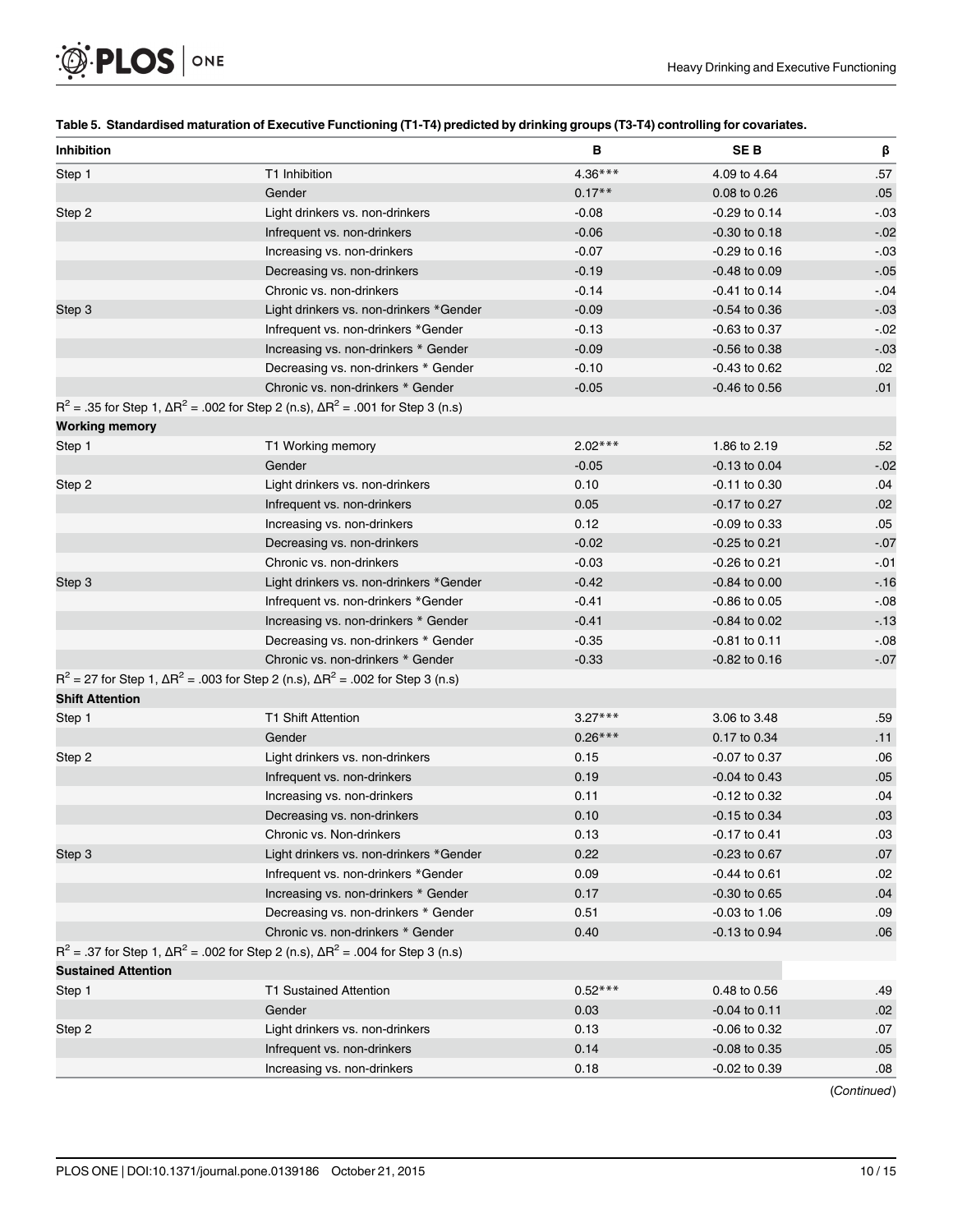#### <span id="page-10-0"></span>Table 5. (Continued)

| <b>Inhibition</b> |                                                                                                    | в       | <b>SEB</b>        | β      |
|-------------------|----------------------------------------------------------------------------------------------------|---------|-------------------|--------|
|                   | Decreasing vs. non-drinkers                                                                        | 0.14    | $-0.11$ to 0.38   | .05    |
|                   | Chronic vs. non-drinkers                                                                           | 0.19    | $-0.04$ to 0.43   | .06    |
| Step 3            | Light drinkers vs. non-drinkers *Gender                                                            | $-0.18$ | $-0.58$ to 0.22   | $-.07$ |
|                   | Infrequent vs. non-drinkers *Gender                                                                | $-0.19$ | $-0.65$ to 0.27   | $-.04$ |
|                   | Increasing vs. non-drinkers * Gender                                                               | $-0.11$ | $-0.52$ to 0.31   | $-.04$ |
|                   | Decreasing vs. non-drinkers * Gender                                                               | $-0.17$ | $-0.63$ to 0.28   | $-.04$ |
|                   | Chronic vs. non-drinkers * Gender                                                                  | $-0.12$ | $-0.60$ to $0.36$ | $-03$  |
|                   | $R^2$ = .25 for Step 1, $\Delta R^2$ = .001 for Step 2 (n.s), $\Delta R^2$ = .001 for Step 3 (n.s) |         |                   |        |

Confounders: T1 performance of corresponding measure, gender (all analyses). Age at T1, SES, maternal alcohol use, paternal alcohol use, T1 delinquency scores, T3 last year cannabis use, T4 last year cannabis use, T3 last month smoking, T4 last month smoking (if correlating significantly with the outcome measure (See [Table 3](#page-6-0)).

\*\*: significant at p < .01

\*\*\*: significant at p < .001.

doi:10.1371/journal.pone.0139186.t005

measure and after four years of (heavy) alcohol consumption. However, we did not find any differences in maturation between any of the drinking groups, not even of the heaviest drinkers (i.e., drinking every weekend and drinking an average of 15 glasses of alcohol each week) for a period of at least four years in adolescence. Gender did not moderate the relation between drinking groups and maturation of executive functioning, which is in contrast to the previous findings that girls are assumed more vulnerable to the toxic effects of alcohol than are boys [\[13](#page-13-0)[,37\]](#page-14-0).

Our findings are thus in sharp contrast with the common assumption that alcohol leads to measurable changes in adolescents' executive functioning, although they appear to be in line with the results from the few existing longitudinal studies in adolescents in the general population that did not find neurocognitive deficits at a behavioural level in heavy drinkers for the vast majority of tasks. This implies that statements on how alcohol affects the adolescent brain apparently suffer from an overgeneralisation of research in clinical groups and an over-interpretation of cross-sectional research. On the positive side, the effect of alcohol on the developing brain does not appear to affect the basic executive functioning in an irreversible and devastating way. Thus, despite the obvious acute effects of alcohol as a toxic substance on the adolescent brain (being drunk, being unable to reason while being intoxicated, having hangovers and headaches), it may seem to be flexible enough to cope with these effects of alcohol at least at the level of behavioural development and neuropsychological maturation. That is not to say that the damaging effects of alcohol can be neglected *as such*. Alcohol use might have an effect on brain functions not tested in the current study or on the level of brain activation patterns (e.g., [[13,17,](#page-13-0)[38\]](#page-14-0). Furthermore, in a recent review paper it was concluded that although there is limited evidence for the effects of alcohol use in adolescence on cognitive functioning per se, there is evidence for alcohol being related to stronger automatic affective towards alcohol cues. Especially adolescents with weak (premorbid) executive functions might be at risk for these processes [\[39](#page-14-0)]. As important, heavy alcohol use in adolescents is associated with a large number of other well-established risks, such as developing an alcohol use disorder, driving under influence, and engaging in risky behaviour, including violence and fighting while being intoxicated [[40\]](#page-14-0). Furthermore, our results do not rule out the possibility of irreversible effects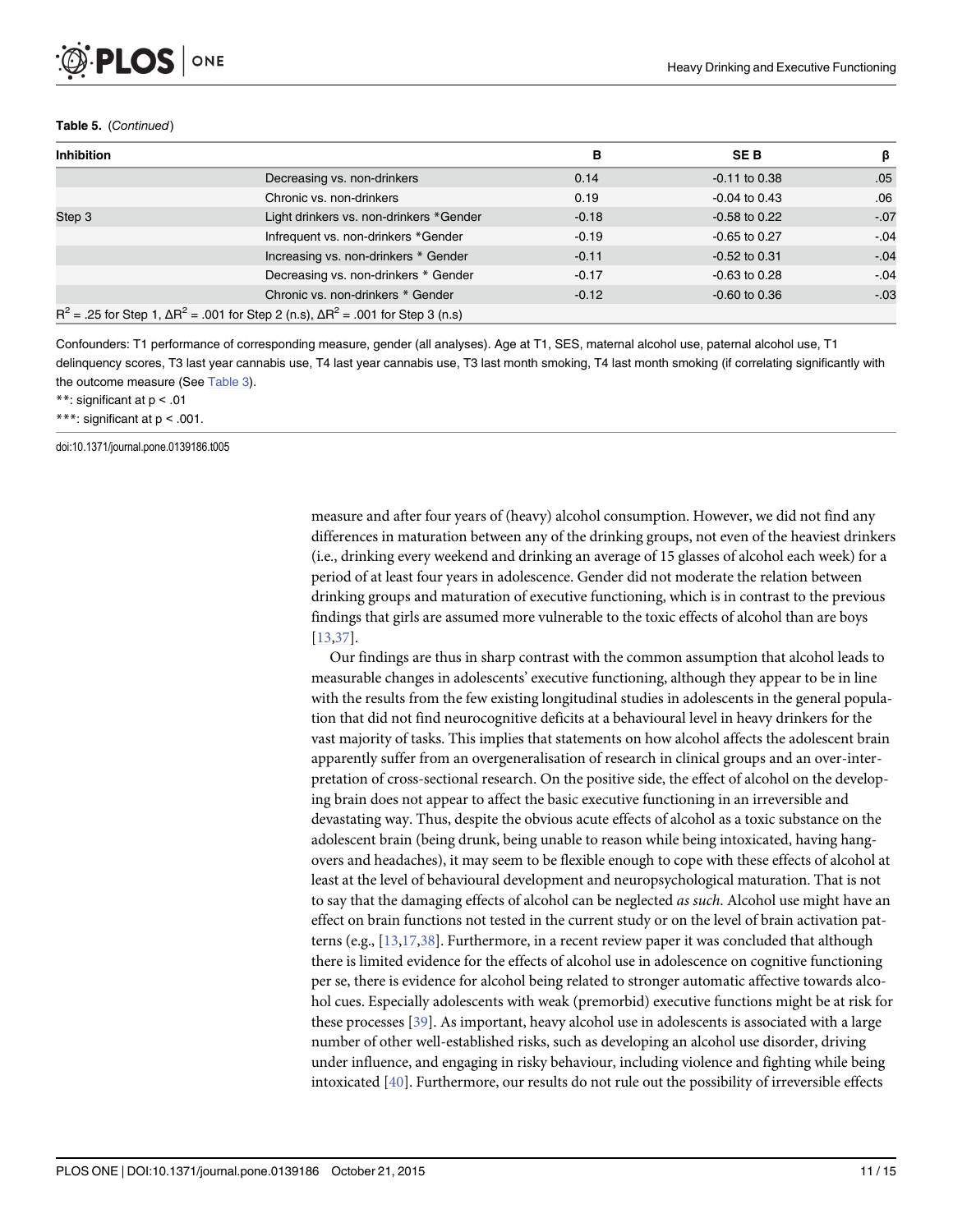<span id="page-11-0"></span>of alcohol in the long run, either after continuation of heavy drinking of a longer period of time, or the possibility that adolescent heavy drinking might set the stage for deficits in neurocognitive functioning that would manifest at some point later in life.

#### Strengths and limitations

Our approach has several strengths and limitations. Strengths are the large population sample and the longitudinal design. To the best of our knowledge, this study was the first to assess heavy drinking in relation to maturation of executive functioning in a longitudinal population cohort of adolescents, covering about eight years, which is longer than in any of the other previous studies. We controlled for several significant confounders that correlated with our dependent variable. We conducted our study in the Netherlands, where legal drinking age is much younger than for example in the United States and alcohol consumption in adolescence is very common, optimising the chances for finding effects of heavy drinking on maturation of executive functioning.

The first limitation concerns the basic tasks used to measure executive functioning. We measured the behavioural consequences of heavy and regular alcohol use with straightforward reaction time tasks, with each task measuring specific sub-components of executive functioning  $[3]$  $[3]$ . This does not entail any knowledge on whether the underlying neuro-anatomy is affected and to what extent. For example, equal task performance in heavy drinkers and controls can still be accompanied by differences in neural activation while performing this task [\[13](#page-13-0)[,38\]](#page-14-0). It is unclear what these differences represent, but they suggest that alterations in neural processing do not necessarily appear at a behavioural level  $[15]$  $[15]$  $[15]$ . In addition, the possibility exists that more complex neuropsychological tasks might have been more sensitive in picking up such alterations. However, an important advantage of starting with the basics was that it allowed using exactly the same tasks at both age 11 and 19, which is a requirement for finding longitudinal change. More complex and strategy-based tasks usually have more stringent age restrictions, and tasks that are both feasible for early adolescents yet still challenging in late adolescence are difficult to find [\[41\]](#page-14-0). Furthermore, using straightforward tasks circumvents the problem of 'task impurity'. Since more complex tasks are assumed to rely on multiple cognitive processes and their integration  $[16,18,42]$  $[16,18,42]$  $[16,18,42]$ , it is difficult to identify processes that are responsible for a suboptimal performance  $[43]$  $[43]$  $[43]$ . The reaction time tasks we used were not designed to detect deficits, but are able to detect differences between groups on the level of performance. Our findings indicate no performance differences between drinking adolescents and abstaining peers on basic functions, making deficits in these skills unlikely.

The second limitation could be that drinking groups were constructed manually using selfreported measures of alcohol use, although this is common in longitudinal research on adolescent alcohol use  $[15,16]$  $[15,16]$  $[15,16]$  $[15,16]$  $[15,16]$ . Self-report questionnaires have proved to be reliable for assessing alcohol use in adolescence [\[44\]](#page-14-0). In addition, our drinking groups showed good and consistent differentiation on validating measures. Although these concern measures obtained from the respondents themselves and not external or independent validators, these findings are reassuring. Chronic drinkers score highest on all alcohol-related behaviours and reveal a heavy drinking pattern at two consecutive waves, which cover at least four years of regular heavy drinking. We are therefore confident that we have adequately identified the most risky drinkers.

The final limitation of longitudinal designs is that attrition may have biased the findings, with most at-risk participants dropping out, resulting in an underestimation of effects and possible loss of power. However, using multiple imputation, missing data on alcohol use and executive functioning were imputed based on a wide variety of associated variables. This technique improves validity of datasets with missing data  $[45]$ . Therefore, in our study, attrition bias is unlikely to explain the absence of significant results.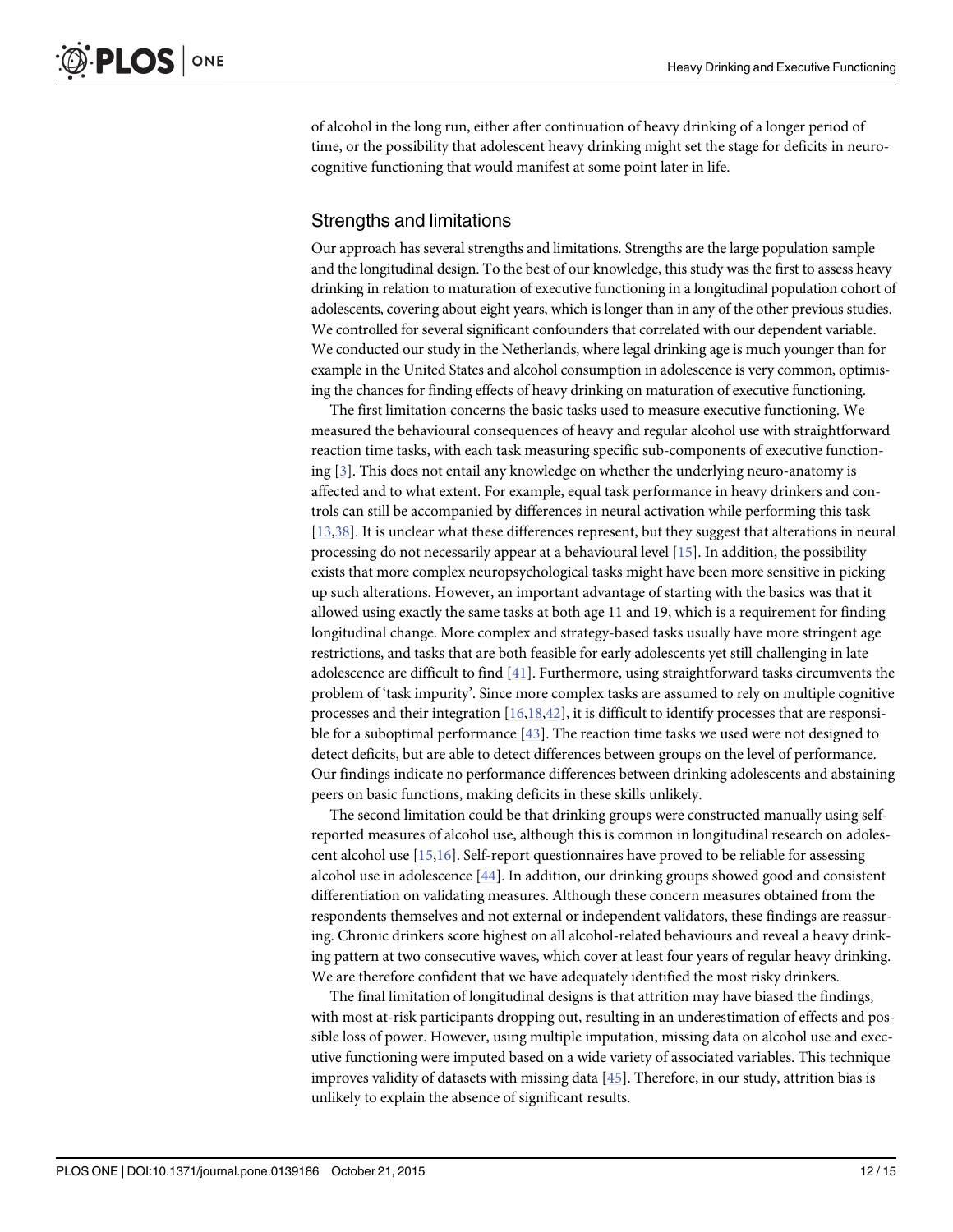## <span id="page-12-0"></span>Implications

We did not find the effects of adolescent alcohol use on maturation of executive functioning in adolescence. Four years of self-reported weekly heavy drinking did not result in deviancies in behavioural performance on a variety of straightforward executive functioning tasks. However, these finding should not be seen as reassuring about adolescent alcohol use as there are numerous other risk related to heavy drinking, such as developing an alcohol use disorder, driving under influence, and engaging in risky behaviour that include violence and fighting while being intoxicated [[40\]](#page-14-0). Consideration of these risks calls for continuous prevention efforts targeting heavy alcohol use in adolescents.

## Supporting Information

[S1 Database](http://www.plosone.org/article/fetchSingleRepresentation.action?uri=info:doi/10.1371/journal.pone.0139186.s001). Database (SPSS file) for data availability. (SAV)

[S1 Table](http://www.plosone.org/article/fetchSingleRepresentation.action?uri=info:doi/10.1371/journal.pone.0139186.s002). Standardised maturation of Executive Functioning (T1-T4) predicted by drinking groups (T3-T4) without controlling for covariates for observed cases only. (DOCX)

[S2 Table](http://www.plosone.org/article/fetchSingleRepresentation.action?uri=info:doi/10.1371/journal.pone.0139186.s003). Standardised maturation of Executive Functioning (T1-T4) predicted by drinking groups (T3-T4) controlling for covariates for observed cases only. (DOCX)

#### Acknowledgments

This research is part of the TRacking Adolescents' Individual Lives Survey (TRAILS). Participating centres of TRAILS include various departments of the University Medical Center and University of Groningen, the Erasmus University Medical Center Rotterdam, the University of Utrecht, the Radboud Medical Center Nijmegen, and the Parnassia Bavo group, all in the Netherlands. We are grateful to all adolescents, their parents and teachers who participated in this research and to everyone who worked on this project and made it possible.

#### Author Contributions

Conceived and designed the experiments: JO, FCV, MZ, WAMV. Performed the experiments: SRB. Analyzed the data: SRB, ZH. Wrote the paper: SRB, ZH, MZ, SAR, FCV, JO, WAMV.

#### References

- [1.](#page-1-0) Verdurmen J, Monshouwer K, van Dorsselaer S, Lokman S, Smit-Vermeulen E, Vollebergh W. Jeugd en riskant gedrag 2011: kerngegevens uit het Peilstationsonderzoek scholieren. Utrecht: Trimbosinstituut; 2012.
- [2.](#page-1-0) Giedd JN, Blumenthal J, Jeffries NO, Castellanos FX, Liu H, Zijdenbos A, et al. Brain development during childhood and adolescence: a longitudinal MRI study. Nat Neurosci. 1999; 2: 861–863. PMID: [10491603](http://www.ncbi.nlm.nih.gov/pubmed/10491603)
- [3.](#page-1-0) Boelema SR, Harakeh Z, Ormel J, Hartman CA, Vollebergh WA, van Zandvoort MJ. Executive Functioning shows differential maturation from early to late adolescence: Longitudinal findings from a TRAILS Study. Neuropsychology. 2014; 28: 177–187. doi: [10.1037/neu0000049](http://dx.doi.org/10.1037/neu0000049) PMID: [24364395](http://www.ncbi.nlm.nih.gov/pubmed/24364395)
- [4.](#page-1-0) Crone EA. Executive functions in adolescence: inferences from brain and behavior. 2009;12: 825–830.
- [5.](#page-1-0) Clark DB, Thatcher DL, Tapert SF. Alcohol, psychological dysregulation, and adolescent brain develop-ment. Alcohol Clin Exp Res. 2008; 32: 375-385. doi: [10.1111/j.1530-0277.2007.00601.x](http://dx.doi.org/10.1111/j.1530-0277.2007.00601.x) PMID: [18241320](http://www.ncbi.nlm.nih.gov/pubmed/18241320)
- [6.](#page-1-0) Moss HB, Kirisci L, Gordon HW, Tarter RE. A Neuropsychologic profile of adolescent alcoholics. Alco-hol Clin Exp Res. 1994; 18: 159-163. PMID: [8198214](http://www.ncbi.nlm.nih.gov/pubmed/8198214)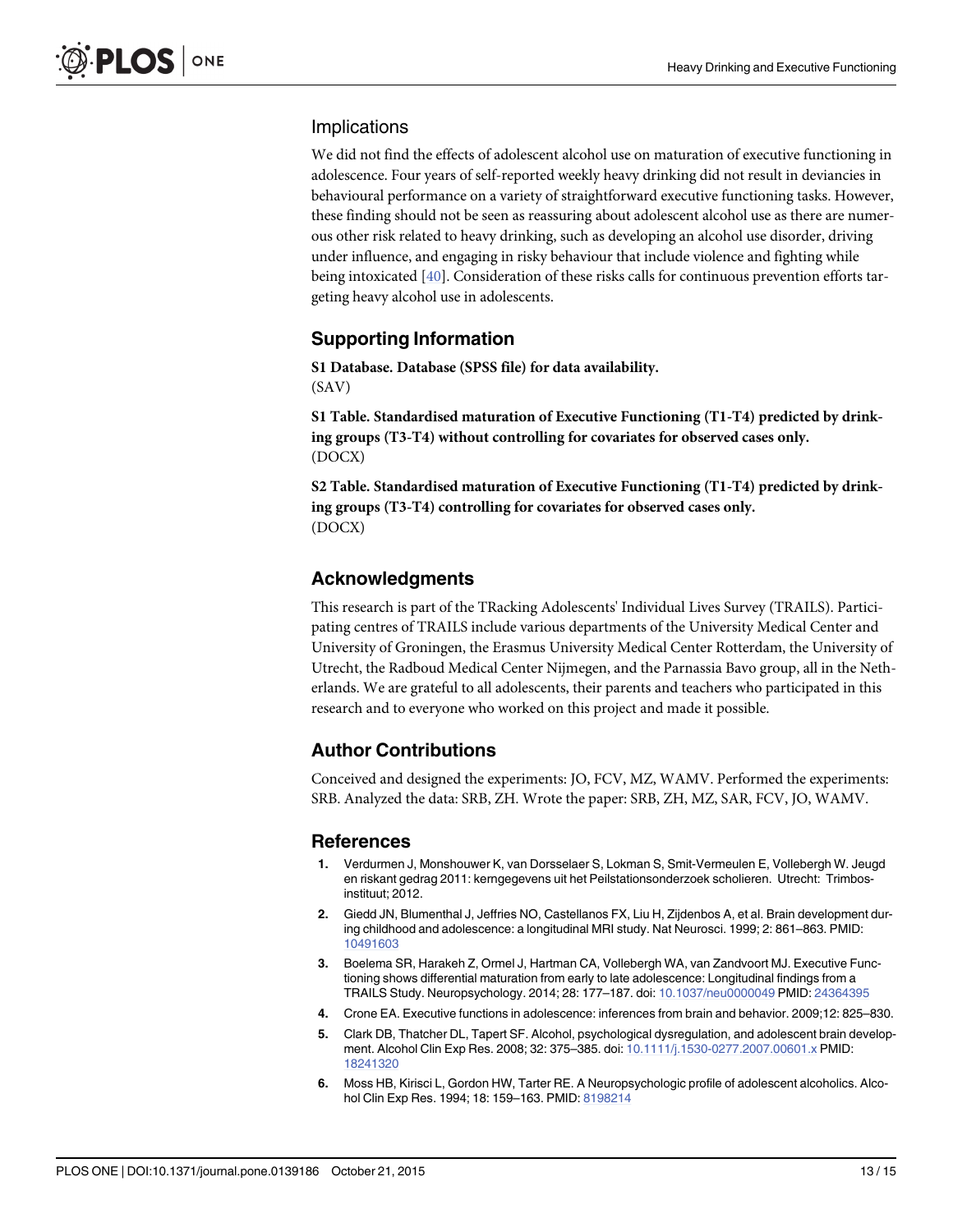- <span id="page-13-0"></span>[7.](#page-1-0) Tarter RE, Mezzich AC, Hsieh YC, Parks SM. Cognitive capacity in female adolescent substance abusers. Drug Alcohol Depend. 1995; 39: 15–21. PMID: [7587969](http://www.ncbi.nlm.nih.gov/pubmed/7587969)
- [8.](#page-1-0) Brown SA, Tapert SF, Granholm E, Delis DC. Neurocognitive functioning of adolescents: Effects of protracted alcohol use. Alcohol Clin Exp Res. 2000; 24: 164–171. PMID: [10698367](http://www.ncbi.nlm.nih.gov/pubmed/10698367)
- [9.](#page-1-0) Tapert SF, Baratta MV, Abrantes AM, Brown SA. Attention dysfunction predicts substance involvement in community youths. J Am Acad Child Adolesc Psychiatry. 2002; 41: 680–686. PMID: [12049442](http://www.ncbi.nlm.nih.gov/pubmed/12049442)
- [10.](#page-1-0) Tarter RE, Kirisci L, Mezzich A, Cornelius JR, Pajer K, Vanyukov M, et al. Neurobehavioral disinhibition in childhood predicts early age at onset of substance use disorder. Am J Psychiatry. 2003; 160: 1078– 1085. PMID: [12777265](http://www.ncbi.nlm.nih.gov/pubmed/12777265)
- [11.](#page-1-0) American Psychiatric Association. Diagnostic and statistical manual of mental disorders: DSM-IV-TR. 4, text rev ed. Arlington, VA: American Psychiatric Publishing; 2000.
- [12.](#page-1-0) Hermens DF, Lagopoulos J, Tobias-Webb J, De Regt T, Dore G, Juckes L, et al. Pathways to alcoholinduced brain impairment in young people: A review. Cortex. 2013; 49: 3–17. doi: [10.1016/j.cortex.](http://dx.doi.org/10.1016/j.cortex.2012.05.021) [2012.05.021](http://dx.doi.org/10.1016/j.cortex.2012.05.021) PMID: [22789780](http://www.ncbi.nlm.nih.gov/pubmed/22789780)
- [13.](#page-1-0) Squeglia LM, Schweinsburg AD, Pulido C, Tapert SF. Adolescent binge drinking linked to abnormal spatial working memory brain activation: differential gender effects. Alcohol Clin Exp Res. 2011; 35: 1831–1841. doi: [10.1111/j.1530-0277.2011.01527.x](http://dx.doi.org/10.1111/j.1530-0277.2011.01527.x) PMID: [21762178](http://www.ncbi.nlm.nih.gov/pubmed/21762178)
- [14.](#page-1-0) Schweinsburg AD, McQueeny T, Nagel BJ, Eyler LT, Tapert SF. A preliminary study of functional magnetic resonance imaging response during verbal encoding among adolescent binge drinkers. Alcohol. 2010; 44: 111–117. doi: [10.1016/j.alcohol.2009.09.032](http://dx.doi.org/10.1016/j.alcohol.2009.09.032) PMID: [20113879](http://www.ncbi.nlm.nih.gov/pubmed/20113879)
- [15.](#page-1-0) Squeglia LM, Pulido C, Wetherill RR, Jacobus J, Brown GG, Tapert SF. Brain response to working memory over three years of adolescence: influence of initiating heavy drinking. J Stud Alcohol Drugs. 2012; 73: 749–760. PMID: [22846239](http://www.ncbi.nlm.nih.gov/pubmed/22846239)
- [16.](#page-1-0) Squeglia LM, Spadoni AD, Infante MA, Myers MG, Tapert SF. Initiating moderate to heavy alcohol use predicts changes in neuropsychological functioning for adolescent girls and boys. Psychol Addict Behav. 2009; 23: 715–722. doi: [10.1037/a0016516](http://dx.doi.org/10.1037/a0016516) PMID: [20025379](http://www.ncbi.nlm.nih.gov/pubmed/20025379)
- [17.](#page-1-0) Wetherill RR, Squeglia LM, Yang TT, Tapert SF. A longitudinal examination of adolescent response inhibition: neural differences before and after the initiation of heavy drinking. Psychopharmacology (Berl). 2013; 230: 663–671.
- [18.](#page-2-0) Jurado MB, Rosselli M. The elusive nature of executive functions: a review of our current understanding. Neuropsychol Rev. 2007; 17: 213–233. PMID: [17786559](http://www.ncbi.nlm.nih.gov/pubmed/17786559)
- [19.](#page-2-0) Blakemore S, Choudhury S. Development of the adolescent brain: implications for executive function and social cognition. J. Child Psychol. Psychiatry. 2006; 47: 296–312.
- [20.](#page-2-0) Medina KL, Schweinsburg AD, Cohen-Zion M, Nagel BJ, Tapert SF. Effects of alcohol and combined marijuana and alcohol use during adolescence on hippocampal volume and asymmetry. Neurotoxicol Teratol. 2007; 29: 141–152. PMID: [17169528](http://www.ncbi.nlm.nih.gov/pubmed/17169528)
- [21.](#page-2-0) De Winter AF, Oldehinkel AJ, Veenstra R, Brunnekreef JA, Verhulst FC, Ormel J. Evaluation of nonresponse bias in mental health determinants and outcomes in a large sample of pre-adolescents. Eur J Epidemiol. 2005; 20: 173–181. PMID: [15792285](http://www.ncbi.nlm.nih.gov/pubmed/15792285)
- [22.](#page-2-0) Ormel J, Oldehinkel AJ, Sijtsema J, van Oort F, Raven D, Veenstra R, et al. The TRacking Adolescents' Individual Lives Survey (TRAILS): Design, Current Status, and Selected Findings. J Am Acad Child Adolesc Psychiatry. 2012; 51: 1020–1036. doi: [10.1016/j.jaac.2012.08.004](http://dx.doi.org/10.1016/j.jaac.2012.08.004) PMID: [23021478](http://www.ncbi.nlm.nih.gov/pubmed/23021478)
- [23.](#page-2-0) Brunnekreef J, De Sonneville LMJ, Althaus M, Minderaa RB, Oldehinkel AJ, Verhulst FC, et al. Information processing profiles of internalizing and externalizing behavior problems: evidence from a population-based sample of preadolescents. J. Child Psychol. Psychiatry. 2007; 48: 185–193.
- [24.](#page-3-0) Weingardt KR, Baer JS, Kivlahan DR, Roberts LJ, Miller ET, Marlatt GA. Episodic heavy drinking among college students: Methodological issues and longitudinal perspectives. Psychol Addict Behav. 1998; 12: 155–167.
- [25.](#page-3-0) Koning IM, van den Eijnden RJJM, Verdurmen JEE, Engels RCME, Vollebergh WAM. A cluster randomized trial on the effects of a parent and student intervention on alcohol use in adolescents four years after baseline; no evidence of catching-up behavior. Addict Behav. 2013; 38: 2032–2039. doi: [10.](http://dx.doi.org/10.1016/j.addbeh.2012.12.013) [1016/j.addbeh.2012.12.013](http://dx.doi.org/10.1016/j.addbeh.2012.12.013) PMID: [23391851](http://www.ncbi.nlm.nih.gov/pubmed/23391851)
- [26.](#page-3-0) De Sonneville LMJ. Amsterdam Neuropsychological Tasks: A computer-aided assessment program: Computers in psychology, vol. 6. In: den Brinker BPLM, Beek PJ, Brand AN, Maarse FJ, Mulder LJM, editors. Cognitive ergonomics, clinical assessment and computer-assisted learning. Lisse: Swets & Zeitlinger; 1999. pp. 187–203.
- [27.](#page-5-0) De Sonneville LMJ, Verschoor CA, Njiokiktjien C, Veld VO, Toorenaar N, Vranken M. Facial identity and facial emotions: speed, accuracy, and processing strategies in children and adults. J Clin Exp Neuropsyc. 2002; 24: 200–213.